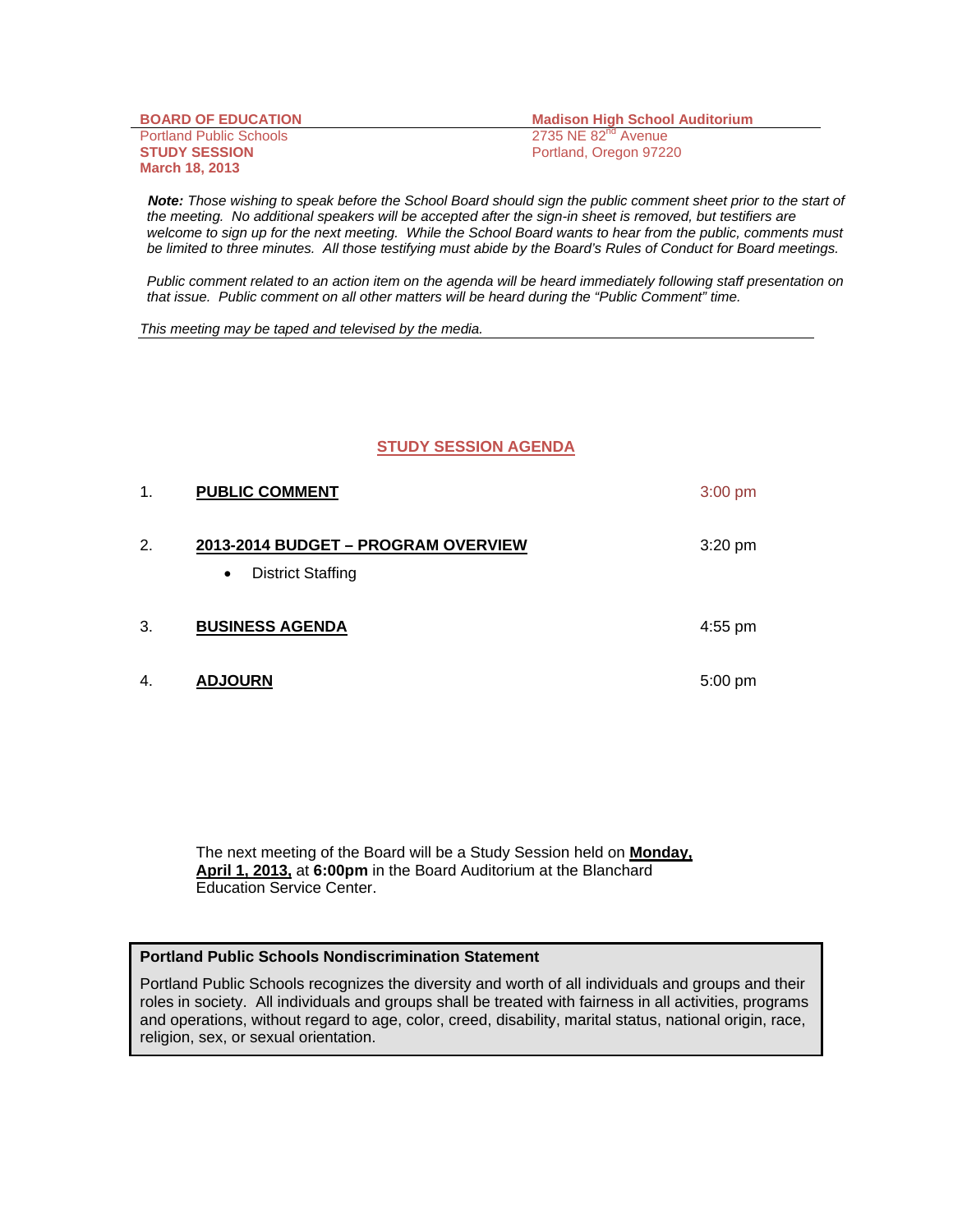

### **Board of Education Informational Report**

### **MEMORANDUM**

| Date:    | March 13, 2013                             |
|----------|--------------------------------------------|
| To:      | Members of the Board of Education          |
| From:    | Sue Ann Higgens, Chief Academic Officer    |
| Subject: | <b>District Staffing Team Presentation</b> |

Thank you for the opportunity to come and present information to you on the work of the District Staffing Team. As you know, we are in the process of developing recommendations for school staffing for the Superintendent. Recommendations from the District Staffing Team will be a key ingredient in the building the Superintendent's budget proposal for April 15, 2013. We are at the point in our process where our five sub-committees have done analysis of our achievement challenges and the role of staffing of schools can play to improve student achievement and are now developing recommendations for the Superintendent. At the work session on Monday, we plan to walk the Board through our process and get feedback on the direction we are heading.

Attached are a three of background documents for our discussion:

- An abbreviated powerpoint: we will do a more thorough presentation on Monday, but this powerpoint provides you with the background information for our discussion.
- The 2012-13 staffing information overview that was included in the budget book.
- A brief description of focus and priority schools provided by the Oregon Department of Education as well as a list of the PPS focus and priority schools.

Please let me know if you have any questions. We look forward to Monday's discussion.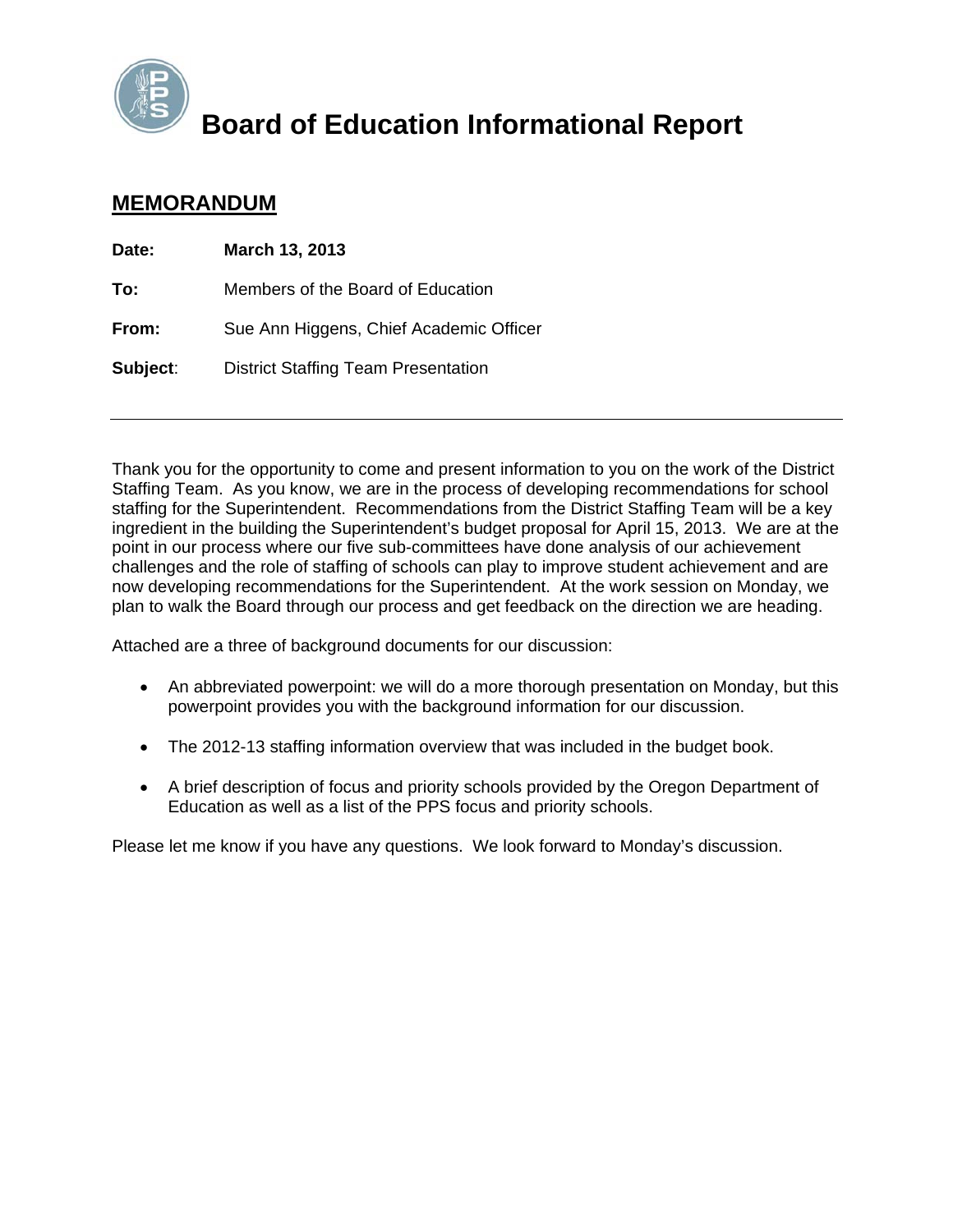### **Staffing Overview**

### **Background Information**

Average Daily Membership (ADM) – Staffing is based on projections of average daily membership. This number reflects the District's best estimate of the number of students likely to be enrolled over the course of an entire school year, and so it is preferred over a school's enrollment on a single given day. Adjustments are made to account for changes in school configuration (e.g., adding a grade), a new school or program or a program expansion, changes in transfer policy or boundaries, or changing demographic factors.

Average Daily Membership is calculated by:

- a. Multiplying the number of students at a school by the total number of days each student is enrolled, then
- b. Dividing the result by the total number of days school is in session. (Student absences do not affect this total.)

In previous years, kindergarten students were weighted 0.5 for the calculation of administrative support. Beginning in 2010/11, this weighting was increased to 0.75 to reflect the fact that most of these students are at school for the full day. The 0.75 weighting is retained for the 2012/13 school year.

Licensed Full-time Equivalent (FTE) - For purposes of tracking and balancing staffing allocations at the school level, positions are designated in licensed full-time equivalents, where **one teacher equals two classif ed staff** members (e.g., secretary, clerk, educational assistant). Therefore, only 0.5 FTE is needed to hire a full-time classified staff person.

### **General Fund Formula Allocations**

The general fund staffing formula is comprised of four components:

- 1. Ratio Full Time Equivalent (FTE) Staff allocation based on the number of students served. This component includes, but is not limited to, teachers, educational assistants, and library and technology staff. Ratio FTE does not include funding for kindergarten.
- 2. Kindergarten Kindergarten teacher and assistant allocation based on the number of students served. The initial allocation, shown in this budget document, provides sufficient staff for a maximum class size of 26. Additional resources may be allocated in the fall based on actual students enrolled.
- 3. Socio-Economic factor Staff allocation based on the socio-economic status (SES) of student population of the school. Approximately five percent of the non-administrative FTE allocation is based on this SES factor.
- 4. Administrative Support Staff allocation based on the need for basic administrative support. This allocation is based on school size and configuration (K-5, K-8, K-12, middle and high schools). Positions staffed by this component include principals, vice principals, assistant principals, counselors and clerical support.

**Ratio FTE –** The major portion of each school's FTE allocation comes from this component of the formula, which is based on the number of students as measured by ADM. For example, a 27 to 1 ratio provides 1.0 FTE for every 27 students enrolled. The following table shows the proposed FTE to ADM ratios, and four years of history for comparison.

This does not imply a class size of 27 students for every teacher. There are a number of factors and decisions made on a school-by-school basis that determine overall class size for each school. Reasons that actual class sizes differ from the ratio include:

- 1. Schools can choose to use ratio FTE for non-classroom positions, increasing class size.
- 2. Teacher planning time within the school day in middle and high schools reduces the time teachers are in class, increasing class size.
- 3. Some students don't take a full load, reducing class size.
- 4. Some students receive Special Education or ESL services outside of their regular class, reducing class size.

For 2012-13, Ratio did not change for K-5,K-8 or Middle Schools; the High School Ratio decreased slightly to 28.35:1 from 29.1:1.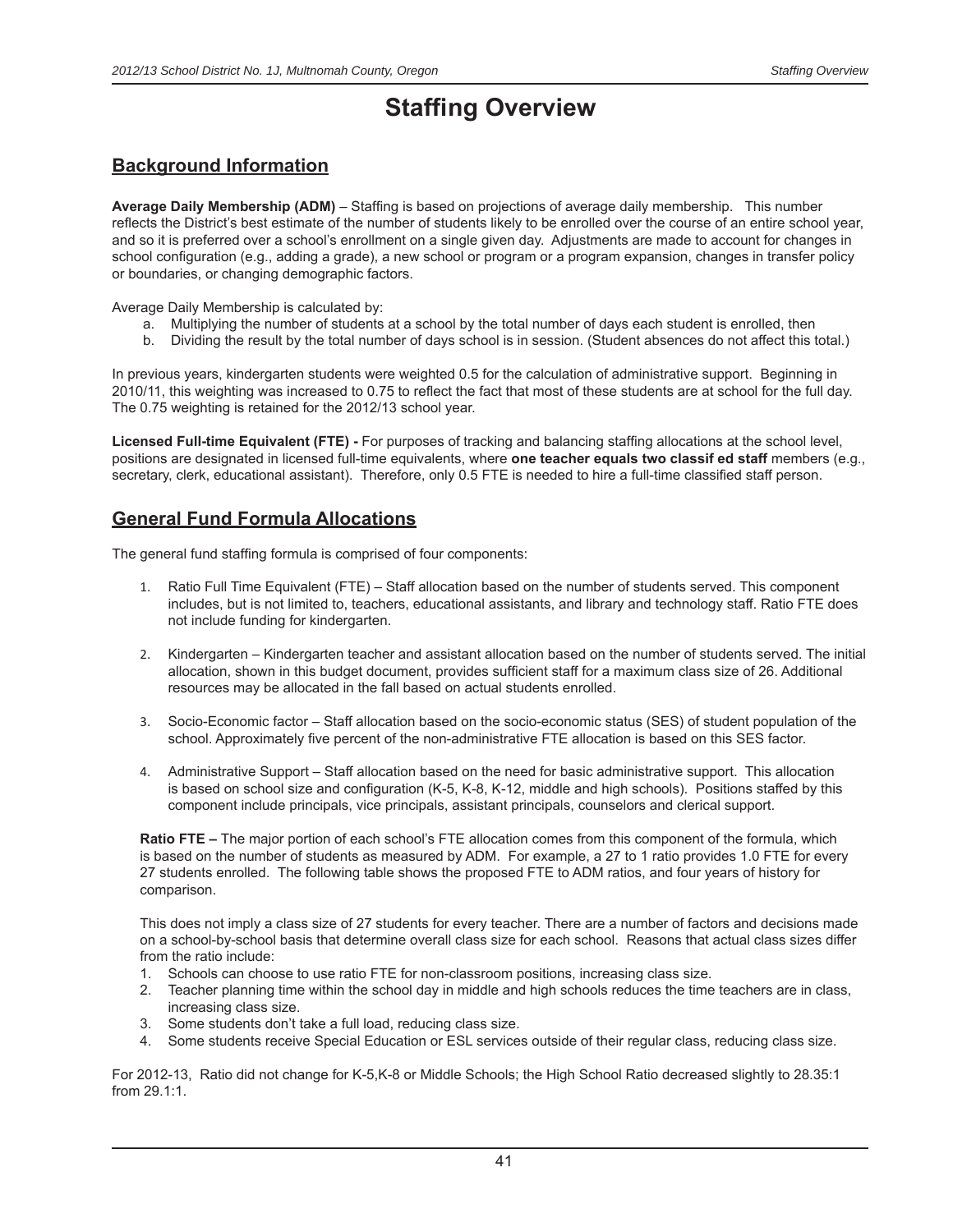| Staffing Ratio History   |                          |             |             |              |                        |            |
|--------------------------|--------------------------|-------------|-------------|--------------|------------------------|------------|
| <b>School Grade Span</b> | 2007/08                  | 2008/09     | 2009/10     | 2010/11      | 2011/12                | 2012/13    |
| K-5 Schools              | $23.5$ to 1 <sup>*</sup> | $23.2$ to 1 | 23.4 to 1   | 24.24 to 1   | $25.0 \text{ to } 1$   | 25.0 to 1  |
| K-8 and K-12 Schools     | $23.5$ to 1 <sup>*</sup> | $23.2$ to 1 | 23.4 to 1   | 24.24 to 1   | 24.24 to 1             | 24.24 to 1 |
| Middle Schools (6-8)     | $23.5$ to 1              | $23.2$ to 1 | 23.4 to 1   | 24.24 to 1   | 24.24 to 1             | 24.24 to 1 |
| High Schools (9-12)      | 22.7 to 1                | 22.7 to 1   | $22.9$ to 1 | $24.03$ to 1 | 29.1 to 1 <sup>^</sup> | 28.35 to 1 |

### **Staffing Ratio History**

\* Prior to 2008/09, kindergarten staffing was calculated as part of Ratio FTE.

Since then it has been calculated separately. See the section on kindergarten staffing below for more detail. ^ The 2010/11 High School increase in ratio incorporates a shift from Ratio to Administrative support, where the Ratio of 24.03 to 1 is equivalent to 25.57 to 1. The remaining increase from 25.57 to 29.1 was partially mitigated through high school scheduling changes.

**Kindergarten –** The State of Oregon only mandates and funds ½ day kindergarten. The General Fund allocates funding for the first half of the school day in all elementary schools. Full day kindergarten programs are provided in elementary schools, with the second half of the day provided by a parent pay (fee for service) program or by grant funding (Title I, described below).

Since 2008/09, the kindergarten allocation has been separate from the ratio and allocated from the General Fund in 0.5 FTE increments. In other words, kindergarten is allocated by section, rather than fractional by units for each student.

In spite of the current fiscal challenges, maintaining manageable kindergarten class sizes remains a top priority. The kindergarten allocation occurs in two phases – an initial allocation as part of the regular spring staff allocation process, and a secondary allocation to adjust class size once actual fall enrollment is known. The District's target for maximum kindergarten class size in fall 2012/13 will remain at twenty-five.

- The initial allocation, contained in this budget document, provides sufficient staff to each school so that no kindergarten class exceeds 26 students.
- If average kindergarten class size exceeds 25 students when students enroll in the fall, additional resources will be allocated. With few exceptions, a new section of kindergarten will be provided to schools with increased kindergarten enrollment.
- If a school has only one section of kindergarten with more than 25 students, a part-time educational assistant will be added instead of a full section. Similarly, exceptions to the maximum class size of 25 may occur where a school facility does not have space for an additional section, or if there are programmatic reasons for a slightly larger class size (as in an immersion program).

**General Fund Kindergarten Allocation Tables**

|                               | General Fund Kindergarten Allocation Tables |             |                                  |             |  |  |
|-------------------------------|---------------------------------------------|-------------|----------------------------------|-------------|--|--|
|                               | Spring 2012 Allocation                      |             | Fall 2012 Adjustment             |             |  |  |
| at 26 target maximum          |                                             |             | at 25 target maximum             |             |  |  |
| applied to 2012/13 projection |                                             |             | applied to actual 2012/13 counts |             |  |  |
|                               | K Range                                     | <b>KFTE</b> | K Range                          | <b>KFTE</b> |  |  |
|                               | 0 to 26                                     | 0.5         | 0 to 25                          | 0.5         |  |  |
|                               | 27 to 52                                    | 1.0         | 26 to 50                         | 1.0         |  |  |
|                               | 53 to 78                                    | 1.5         | 51 to 75                         | 1.5         |  |  |
|                               | 79 to 104                                   | 2.0         | 76 to 100                        | 2.0         |  |  |
|                               | 105 to 130                                  | 2.5         | 101 to 125                       | 2.5         |  |  |
|                               | 131 to 156                                  | 3.0         | 126 to 150                       | 3.0         |  |  |
|                               |                                             |             |                                  |             |  |  |

#### **Socio-Economic Status (SES) –** Socio-Economic Status allocation is determined based on each school's students who are eligible for free or reduced meal prices. SES is five percent of the non-administrative FTE. K-5, K-8 and middle schools with over 30% eligibility will receive SES in 2012/13 at an eligible-student-to-FTE ratio of 188:1. This 30% minimum requirement (floor) was designed to concentrate the allocation of the SES factor to higher poverty schools, including those schools where Title I is no longer available. All high schools will receive SES, regardless of the percent of eligible students at an eligible-student-to FTE ratio of 224:1.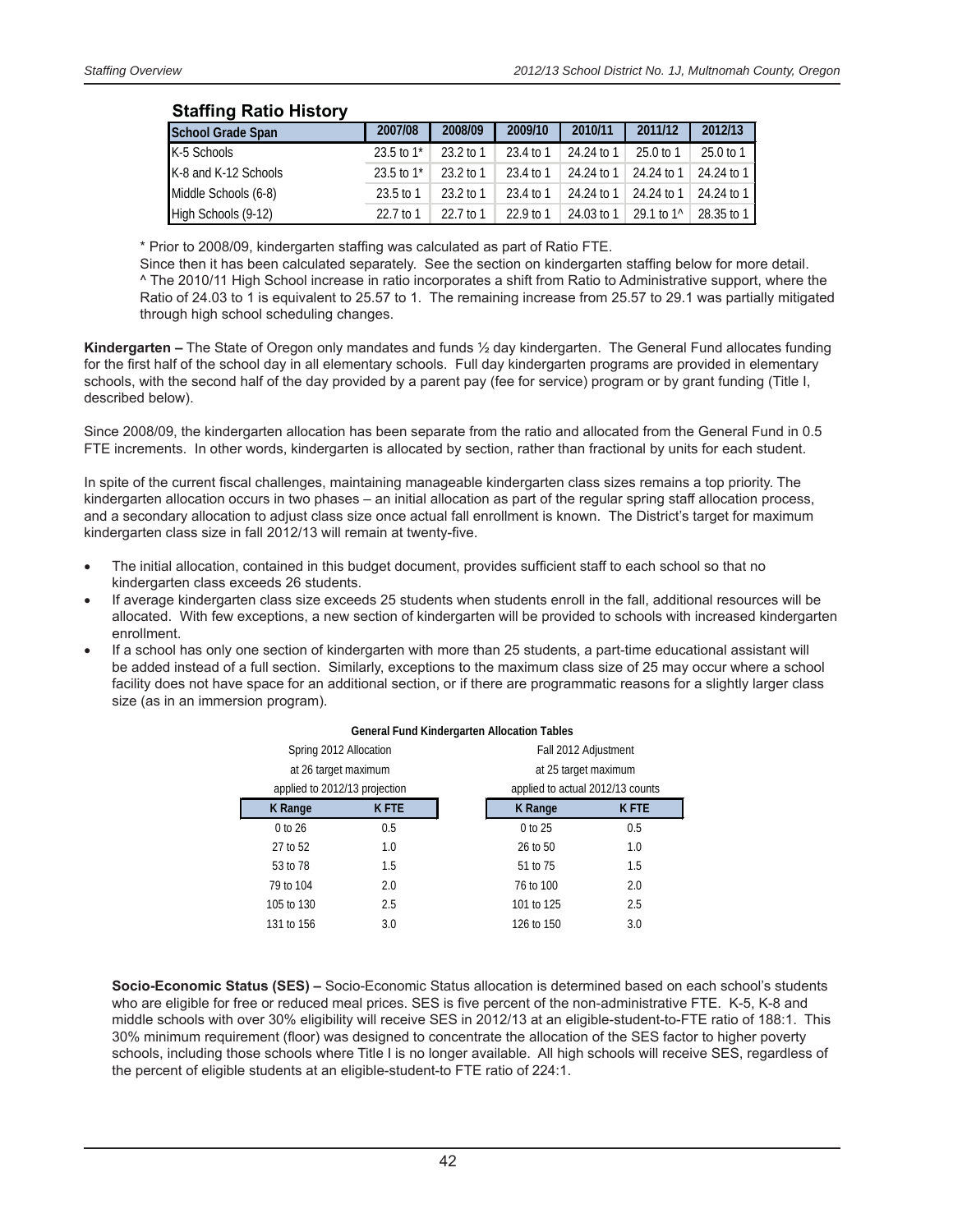**Administrative Support –** The Administrative Support Tables indicate the number and types of positions allocated to each school depending on size (measured in ADM) and configuration (K-5, K-8, K-12, middle, or high schools).

Counselors were added to this table in 2008/09 supporting efforts to provide a counseling presence in all schools. Significant progress has been made toward that objective and, despite the current fiscal challenges these expansions are retained for 2012/13. Although each school's leadership retains some control over use of the administrative support allocation, counselor positions are not convertible to other uses. A school principal may, however, use a portion of the school's Ratio FTE component for additional counseling services.

FTE on all tables is shown in Licensed Equivalents, with Secretary represented as half the weight of licensed FTE.

#### **Elementary Schools**

| <b>FTE Allocated by School ADM</b> <sup>^</sup> | $299$                    | 300-349 | 350-399 | 400-499 | 500-599 | 600-699 | 700-799 |
|-------------------------------------------------|--------------------------|---------|---------|---------|---------|---------|---------|
| Principal/Assistant Principal                   | 1.00                     | .00     | 1.00    | 1.00    | 1.00    | 1.00    | 1.00    |
| <b>Assistant Principal</b>                      |                          |         |         |         | 1.00    | 1.00    | 1.00    |
| Secretary                                       | 0.50                     | 0.75    | 0.75    | 0.88    | 1.00    | 1.25    | 1.50    |
| Counselor*                                      | $\overline{\phantom{a}}$ |         | 0.50    | 0.50    | 1.00    | 1.00    | 1.00    |
| <b>Elementary School Total</b>                  | 1.50                     | 1.75    | 2.25    | 2.38    | 4.00    | 4.25    | 4.50    |

^ADM includes Kindergarten students weighted .75, Pre-Kindergarten is excluded.

\*Counselor allocation to schools 350-499 Requires Free & Reduced Meal percentages > 20%.

#### **K-8 Schools**

| FTE Allocated by School ADM^ | $250$ | 250-299 | 300-399 | 400-499 | 500-599  | 600-699 | 700-799 |
|------------------------------|-------|---------|---------|---------|----------|---------|---------|
| Principal                    | .00   | .00     | 0.00    | .00     | 1.00     | 1.00    | 1.00    |
| Assistant Principal*         |       |         |         | 1.00    | $1.00 -$ | 1.00    | 1.00    |
| Secretary                    | 0.50  | 0.50    | 0.75    | .00     | 1.00     | 1.25    | 1.50    |
| Counselor                    | 0.30  | 0.40    | 0.50    | 0.50    | 1.00     | 1.00    | 1.00    |
| K-8 School Total             | 1.80  | 1.90    | 2.25    | 3.50    | 4.00     | 4.25    | 4.50    |

^ADM includes Kindergarten students weighted .75, Pre-Kindergarten is excluded.

\*A K-8 with two campuses (Beverly Cleary) receives an additional Assistant Principal.

| Middle Schools                     |         |         |         |         |         |         |
|------------------------------------|---------|---------|---------|---------|---------|---------|
| <b>FTE Allocated by School ADM</b> | 300-399 | 400-499 | 500-599 | 600-699 | 700-799 | 800-899 |
| Principal                          | 0.001   | 0.00    | 1.00    | 1.00    | .00     | 1.00    |
| Assistant Principal*               |         | 1.00    | 1.00    | 1.00    | 1.00    | 1.00    |
| Secretary                          | 1.00    | 1.00    | 1.25    | 1.50    | 1.50    | 1.50    |
| Counselor                          | 0.50    | 0.50    | 1.00    | 1.00    | 1.00    | 1.00    |
| Middle School Total                | 2.50    | 3.50    | 4.25    | 4.50    | 4.50    | 4.50    |

\*A middle school with two campuses (West Sylvan) receives an additional Assistant Principal.

| K-12 Schools                       |                          |         |         |         |         |         |
|------------------------------------|--------------------------|---------|---------|---------|---------|---------|
| <b>FTE Allocated by School ADM</b> | 300-399                  | 400-499 | 500-599 | 600-699 | 700-799 | 800-899 |
| Principal                          | 1.00                     | 1.00    | 1.00    | 1.00    | 1.00    | 1.00    |
| <b>Assistant Principal</b>         | $\overline{\phantom{a}}$ | 1.00    | 1.00    | 1.00    | 1.00    | 1.00    |
| Secretary                          | 1.00                     | 1.00    | 1.25    | 1.50    | 1.50    | 1.50    |
| Counselor                          | 0.50                     | 0.50    | 1.00    | 1.00    | 1.00    | 1.00    |
| K-12 School Total                  | 2.50                     | 3.50    | 4.25    | 4.50    | 4.50    | 4.50    |

FTE on all tables is shown in Licensed Equivalents, with Secretary represented as half the weight of certified FTE.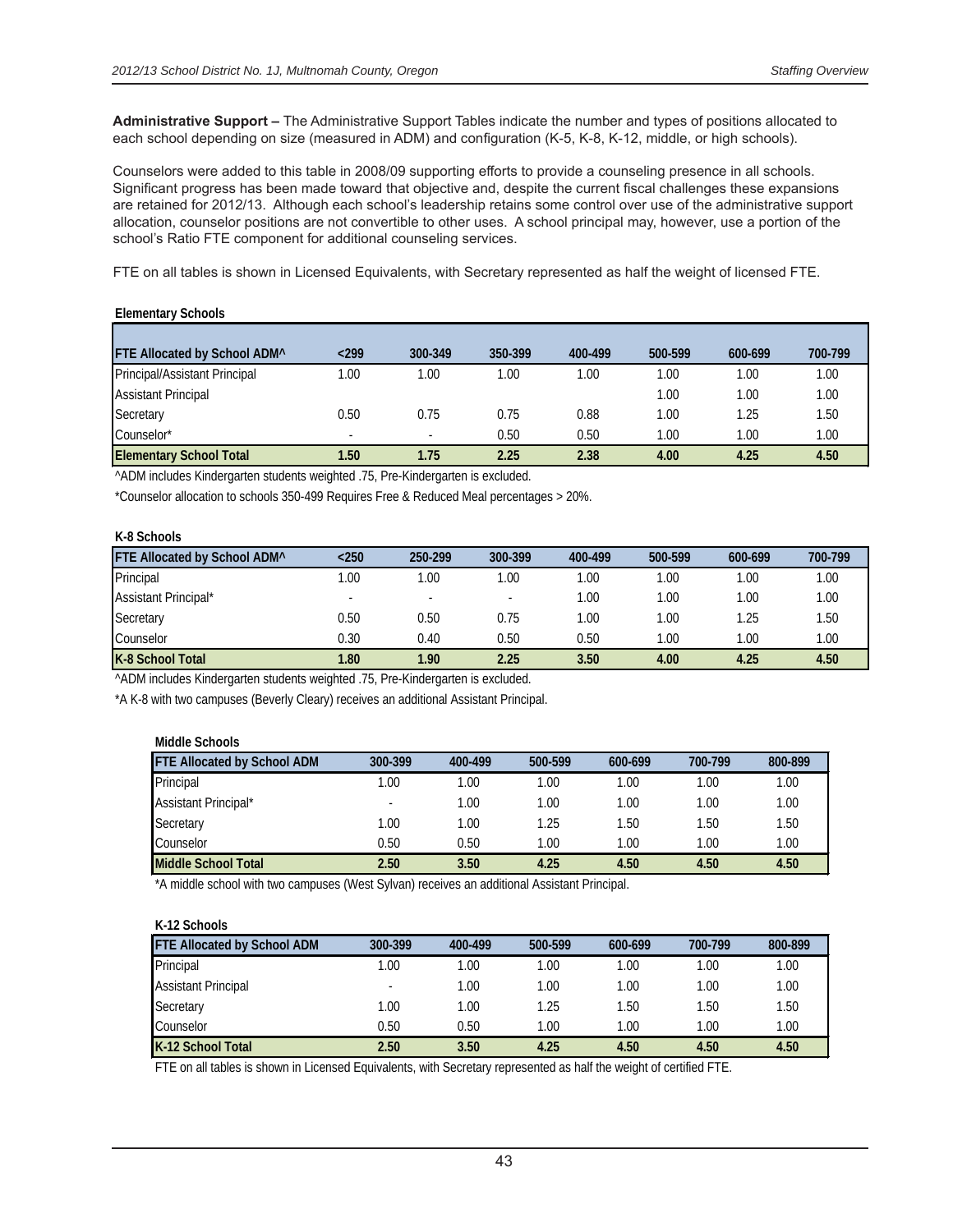#### **High Schools**

| ັ                                  | 400- | $500 -$ | $600 -$ | $700 -$ | $900 -$ | 1100- | $1.200 -$ | $1.300 -$ | $1.400 -$ | $1.500 -$ | $1.600 -$ |
|------------------------------------|------|---------|---------|---------|---------|-------|-----------|-----------|-----------|-----------|-----------|
| <b>FTE Allocated by School ADM</b> | 499  | 599     | 699     | 899     | 1099    | 1199  | 1.299     | 1.399     | 1.499     | 1599      | 1699      |
| Principal                          | 1.00 | 1.00    | 1.00    | 1.00    | 1.00    | 1.00  | 1.00      | 1.00      | 1.00      | 1.00      | 1.00      |
| <b>Vice Principal</b>              | 1.00 | 1.00    | 1.00    | 2.00    | 2.00    | 2.00  | 2.00      | 2.00      | 2.00      | 2.00      | 2.00      |
| Secretary                          | 1.00 | 1.00    | 1.50    | 1.50    | 1.50    | 1.50  | 1.75      | 1.75      | 2.00      | 2.00      | 2.00      |
| Counselor                          | 1.00 | 1.50    | 1.50    | 2.00    | 2.50    | 3.00  | 3.00      | 3.50      | 4.00      | 4.00      | 4.00      |
| <b>Career Coordination</b>         | 0.50 | 0.50    | 0.50    | 0.50    | 0.50    | 0.50  | 0.50      | 0.50      | 0.50      | 0.50      | 0.50      |
| <b>Campus Monitor</b>              | 0.50 | 0.50    | 0.50    | 0.50    | 0.50    | 0.50  | 0.50      | 0.50      | 0.50      | 0.50      | 0.50      |
| Bookkeeper                         | 0.25 | 0.25    | 0.25    | 0.25    | 0.25    | 0.25  | 0.25      | 0.25      | 0.25      | 0.25      | 0.25      |
| Study Hall                         | 0.50 | 0.50    | 0.50    | 0.50    | 0.50    | 0.50  | 0.50      | 0.50      | 0.50      | 0.50      | 0.50      |
| Other Basic Support                | 0.95 | 1.15    | 1.35    | 1.55    | 2.05    | 2.25  | 2.35      | 2.55      | 2.65      | 2.85      | 2.85      |
| <b>High School Total</b>           | 6.70 | 7.40    | 8.10    | 9.80    | 10.80   | 11.50 | 11.85     | 12.55     | 13.40     | 13.60     | 13.60     |

### **General Fund Allocations Outside the Formula**

Formula-based allocations cannot always reflect the special circumstances of a particular school. As a result, it is sometimes necessary to make additional allocations to account for unusual school requirements or schools in transitioning situations. These allocations are shown in the tables attached in the column labeled "Non-Formula."

Other adjustments may be necessary for non-standard programs, including High School Focus Options (Benson H.S., Jefferson H.S. Middle College) and alternative programs such as Alliance High School and ACCESS. These schools require different staffing than regular programs. These are shown in the tables as FTE adjustments.

### **Grant Funds and Special Revenue Funds**

Many schools also have grant and/or special revenue funds that provide for additional staff in the schools.

### **Title IA Allocations**

The largest single source of grant funds that provide additional FTE for both certified and classified staff in the schools is the Federal Title IA grant. Most of the Title IA funds received by the District are allocated directly to elementary, middle and K-8 schools where at least 60% of the students qualify for free or reduced-priced meals under federal income guidelines. The funds are targeted to support students from low income families. Dollars are allocated per qualifying student. The highest per student rate is used for schools with greater than 75% poverty, regardless of grade level. High schools only receive Title I funding if 75% or more of their students qualify for free or reduced-priced meals.

Remaining Title I funds are allocated centrally. This funding is used to fund the second half of the full-day kindergarten in Title I schools, along with some pre-kindergarten options for low income families, and to provide a range of supplemental academic support. Title I allocations to charter schools are calculated in exactly the same way as allocations to PPS schools. In compliance with Federal requirements, private schools receive equitable support for the Title I eligible students who attend the private schools that are located within the PPS boundaries.

### **Other Grants**

Other grants outside Title I that provide staffing in schools are for certain specific programs and may not be included in the proposed budget. Past examples are School Improvement Grants (SIG) and Language Immersion start up grants.

### **Special Revenue**

Other staffing at schools can come from revenue raised from families either through individual school foundations (All Hands Raised) or Kindergarten fee-for-service tuition for the second half of the Kindergarten Full Day in non-Title I schools.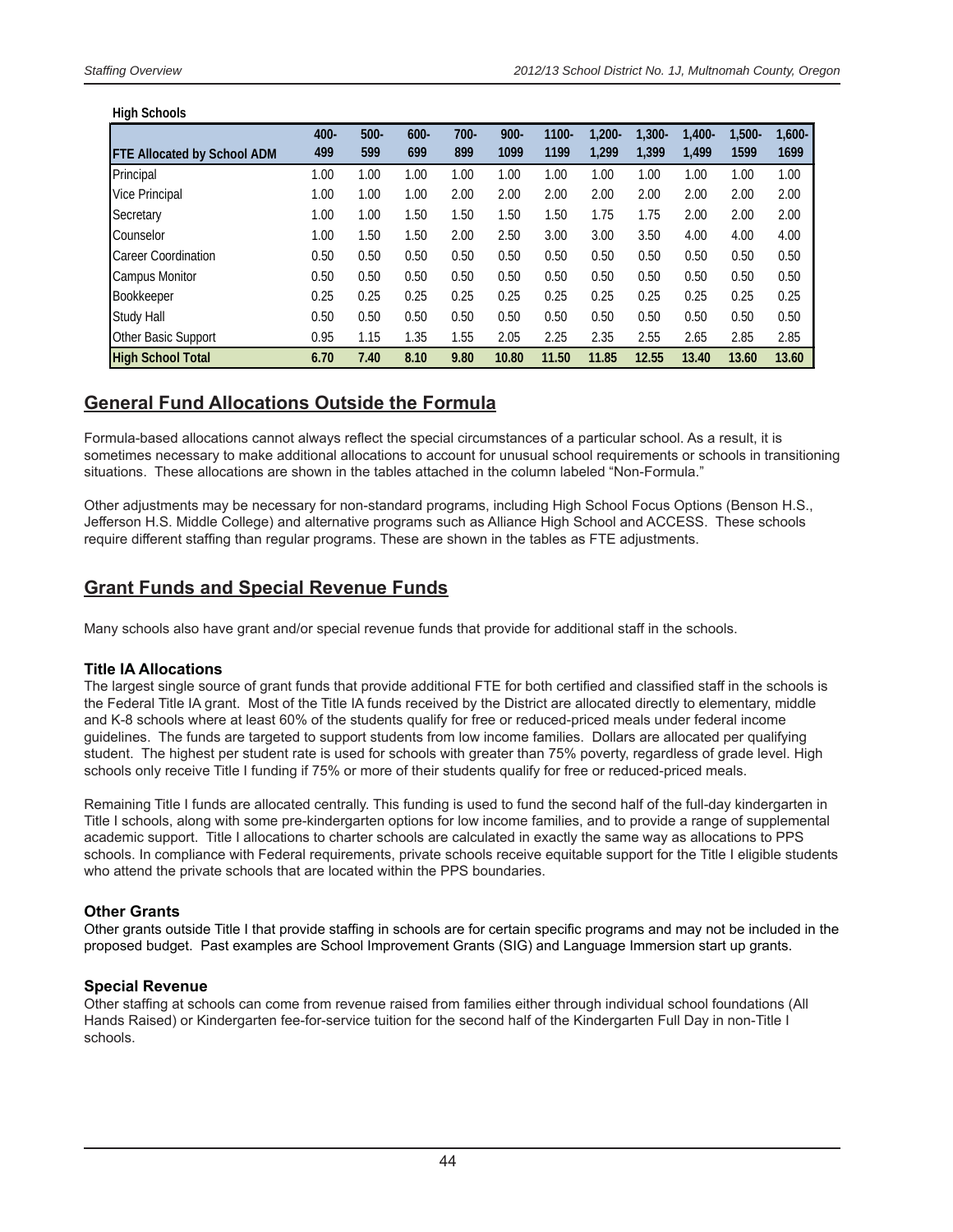School Foundation Funds

- Currently 57 schools have foundations with balances over \$1,000.
- Balances range from \$1,200 to \$317,900 and can be carried over.
- Schools retain 100% of first \$10,000 raised each year.
- Above \$10,000, two-thirds of funds raised stay with the school. One-third goes to All Hands Raised equity grants.
- Funds are primarily used to purchase FTE.

Kindergarten fee-for-service tuition

- Covers salary of Kindergarten teacher for the second half of the school day.
- Allocations match general fund allocations.
- Tuition varies according to family income.
- Is offered at all non-Title I elementary schools.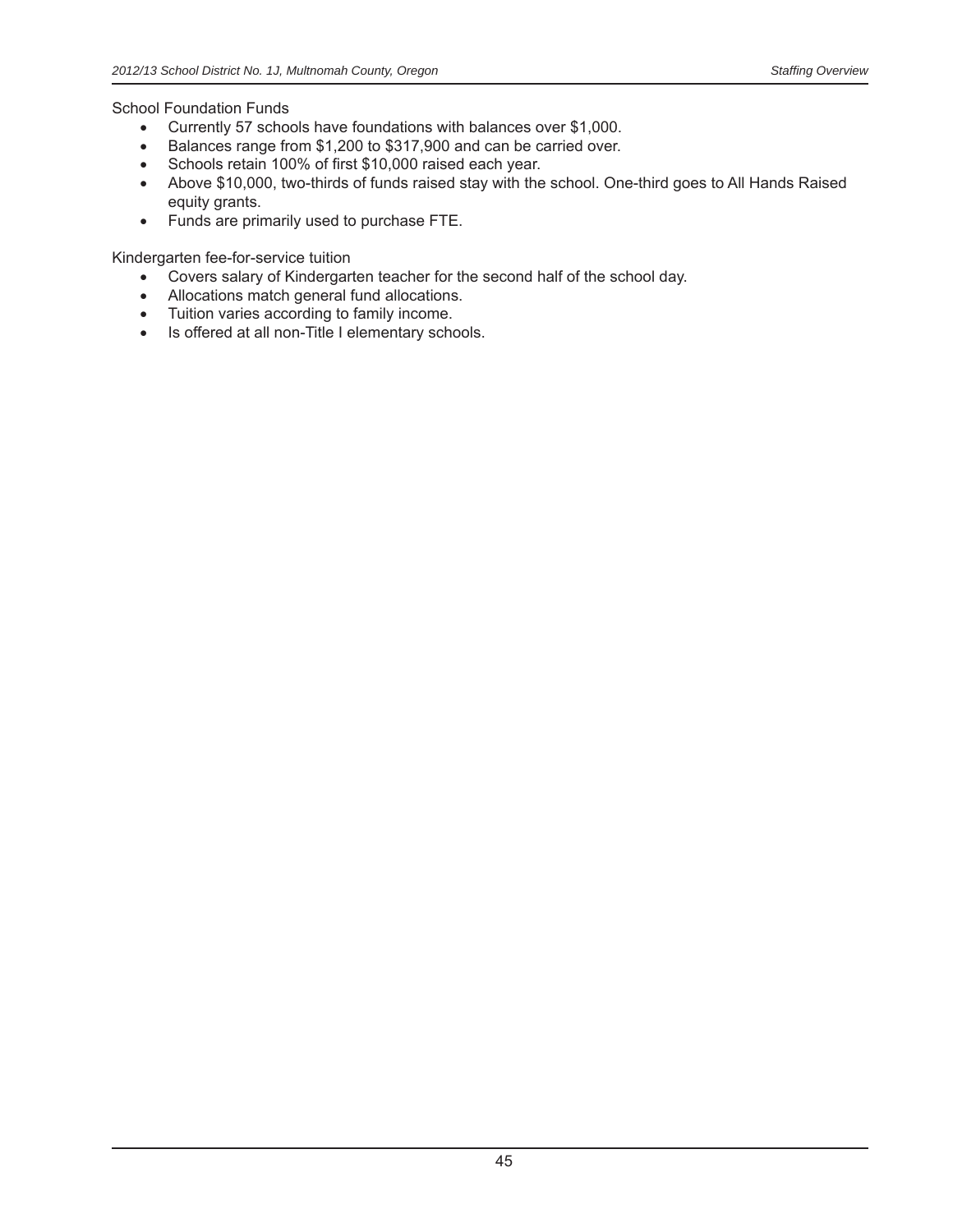### Portland Public Schools Priority and Focus Schools 2013‐14

SIG Schools:

- Martin Luther King Jr. Elementary School
- Madison High School

Priority Schools:

- Roosevelt High School (formerly SIG)
- Rosa Parks Elementary School
- Woodlawn Elementary School

Focus Schools:

- Cesar Chaves Elementary School
- Lane Middle School
- Jefferson High School- Middle College for Advanced Studies
- Rigler Elementary
- Scott Elementary
- Sitton Elementary
- Vernon Elementary
- Whitman Elementary
- Woodmere Elementary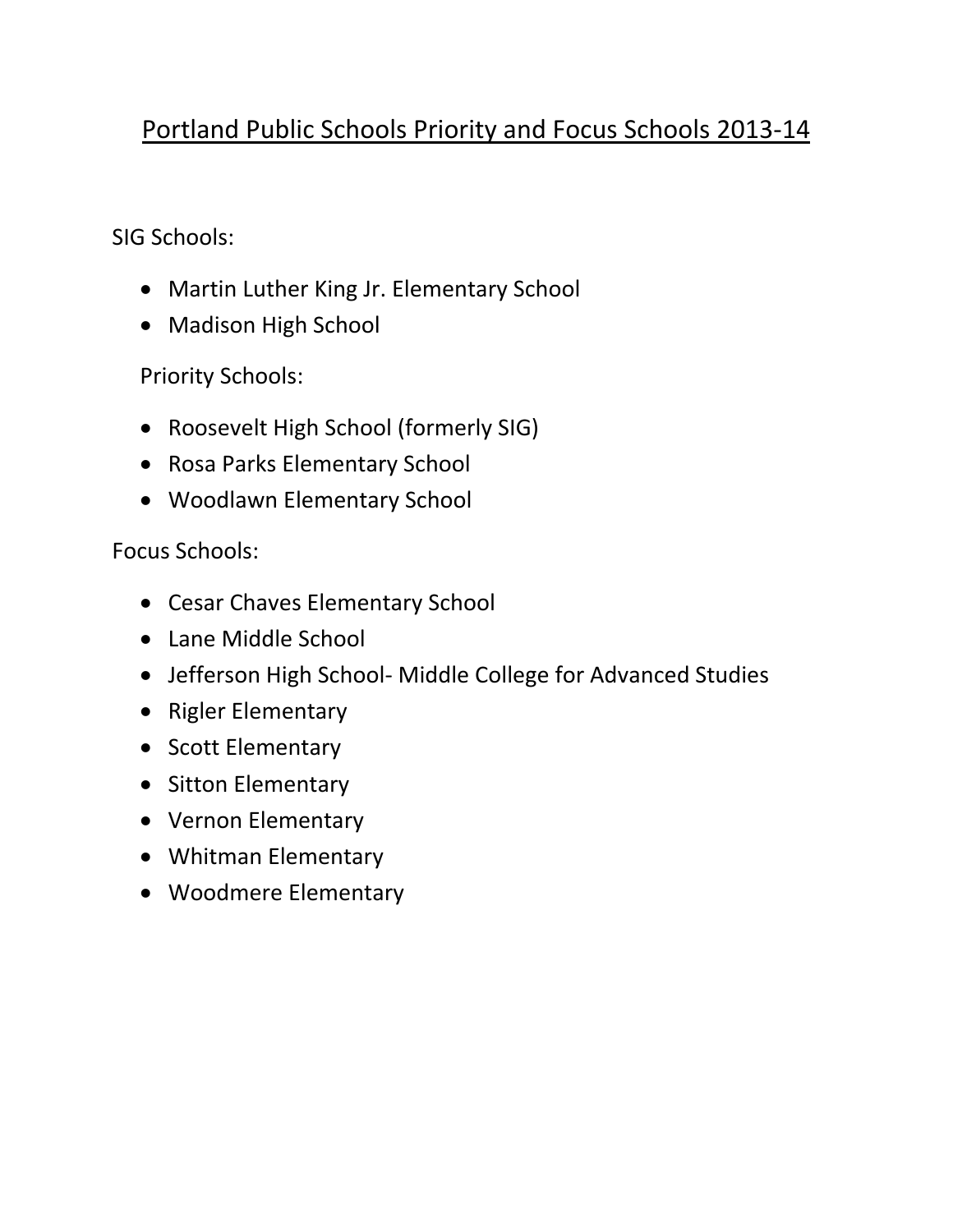# **Priority, Focus, and Model Schools Frequently Asked Questions**

### 1. What are Priority, Focus, and Model schools?

Priority, Focus, and Model schools are all Title I (high poverty) schools identified under Oregon's Next Generation of Accountability model, also known as the Elementary and Secondary Education Act (ESEA) waiver plan, as either needing additional support or recognized as being highly successful.

Priority schools are high poverty schools that were ranked in the bottom 5% (approx.) of Title I schools in the state based on Oregon's new rating formula. These schools generally have very low achievement and growth and need additional supports and interventions to turn things around. Schools receiving ESEA School Improvement Grants (SIG Schools) are also designated as Priority Schools.

Focus schools are high poverty schools which were ranked in the bottom 15% (approx.) of Title I schools and need additional support in closing the achievement gap and addressing achievement for historically underserved subgroups.

Model schools are high poverty schools which are rated in the top 5% (approx.) of Title I schools in the state based on the new rating formula. They are showcased as models of successful student outcomes and will help support other schools through Continuous **Improvement Networks.** 

### 2. How are the schools identified?

Oregon's approved waiver includes a new rating formula that rates schools based on a combination of factors including student achievement, growth, subgroup growth and, for high schools, graduation and subgroup graduation rates. All schools in Oregon receive a rating. However, only those schools which meet the specific definitions are included on the Priority, Focus, and Model schools list.

### 3. How is this rating formula different from AYP?

The new rating formula provides a more nuanced assessment of how schools are doing and which schools might need additional supports. The new formula places emphasis on achievement growth among individual students (reported on but not included in AYP calculations), achievement growth among students in historically underserved subgroups, and graduation rates. The rating formula allows for a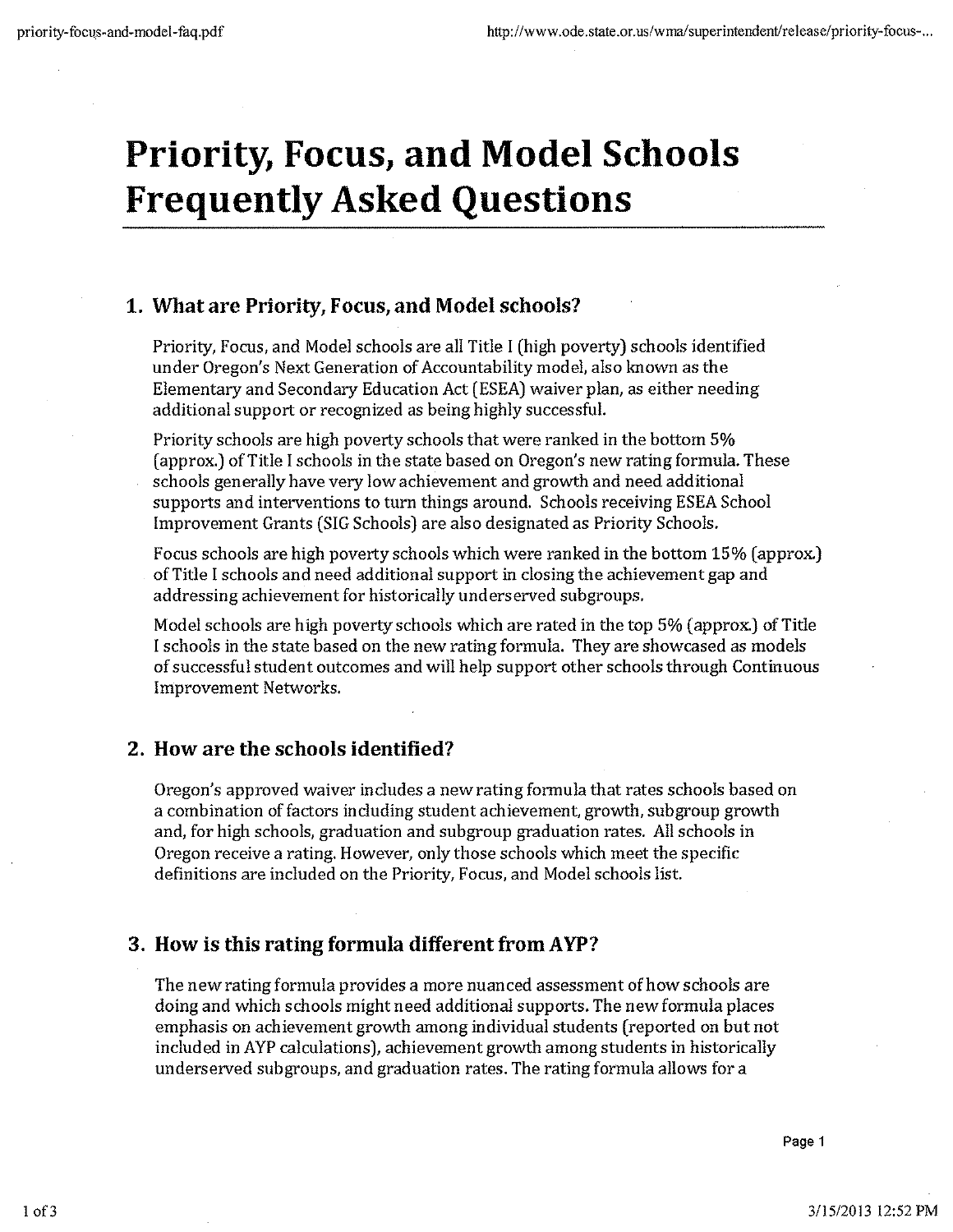comprehensive and diagnostic look at student outcomes for each school and targeted interventions that will provide a structure to address needed improvements in outcomes.

### 4. What does this mean for schools?

At the most basic level, identification as a focus or priority school means that schools will get additional supports to better meet the needs of their students. For priority and focus schools, a network of individuals and agencies statewide, the Oregon Department of Education (ODE), and individual districts will jointly undertake a deeper diagnosis to determine the areas in which the school and district need assistance. Based on the results of this diagnosis – and in collaboration with the school and district leadership and staff, parents, and community - the district will develop a Comprehensive Achievement Plan (CAP) specifically addressing plans for improvement and support at each priority and focus school.

Districts with Priority or Focus schools will be provided funds to support diagnosis and initial implementation of supports and interventions identified in the CAP. Beginning with the 2013-14 school year, districts with Priority or Focus schools may be asked to set aside as much as 20 percent of the district's allocation of Title I funds for the implementation of the planned for supports and interventions.

In addition to the planning effort undertaken by district staff, Priority and Focus schools will be provided leadership coaching, a support team made up of educators with experience in the specific areas the school has included in the CAP, regional coordinators who will facilitate the process, and a system of monitoring.

Model schools will be publically recognized for their outstanding performance. Those Model schools choosing to do so will serve as exemplars to Priority and Focus schools.

### 5. How often will ODE identify schools for these supports?

ODE will continue to provide supports and interventions to the Priority and Focus schools identified for the 2012-13 school year for four years. The timeline for identification of future Priority and Focus schools will be determined in the coming years and will be dependent on federal approval.

### 6. When do supports and interventions for a school end?

### Elementary and Middle Schools:

At the end of the four year period, a school must demonstrate progress toward meeting the growth target in overall improvement and subgroup improvement for

Page 2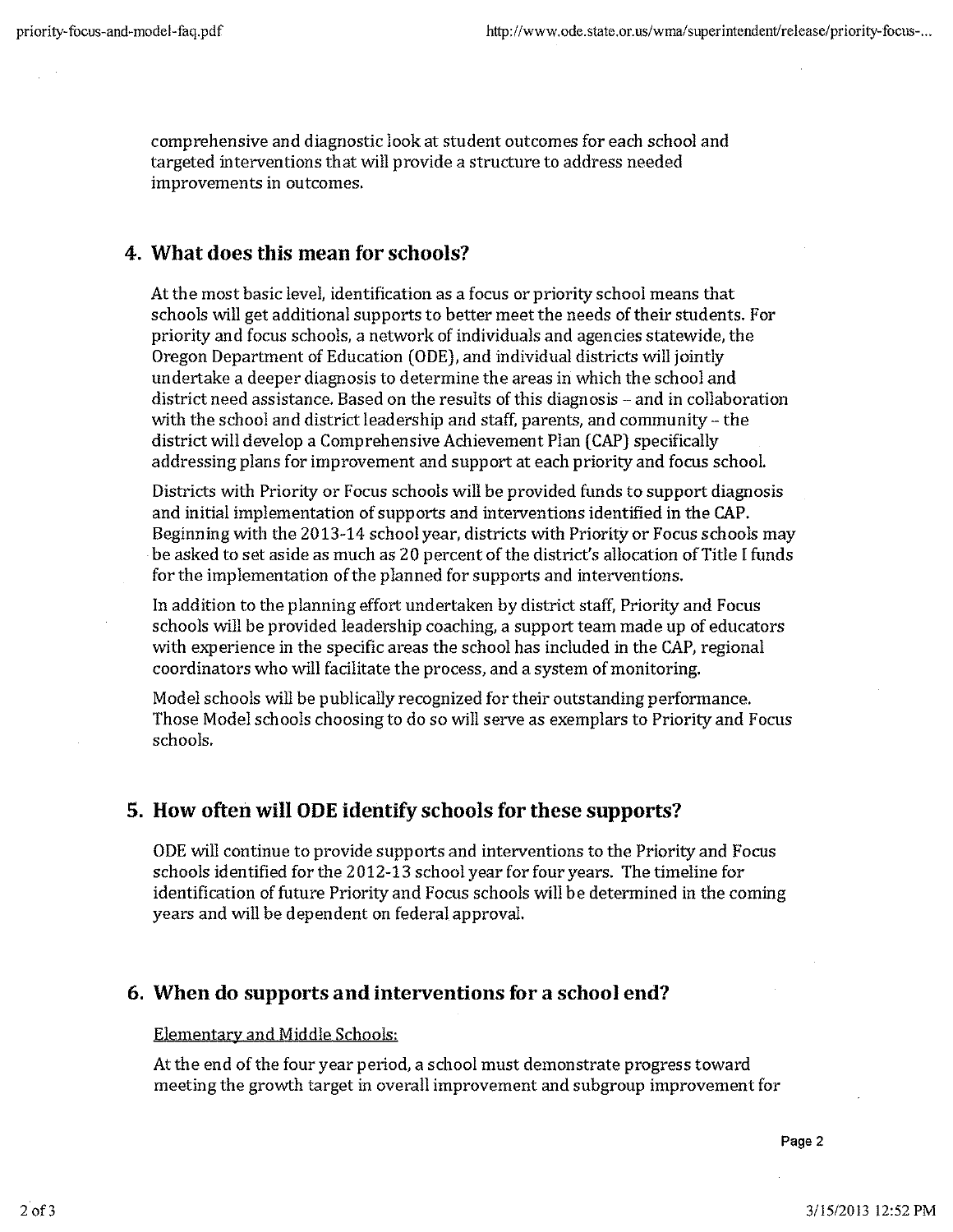each of the four years. Skilled educators working with each school will evaluate the extent to which the school is likely to see continued improvement in student achievement.

### High Schools:

At the end of the four year period, a school must demonstrate progress toward meeting the growth target for each of the four years in overall improvement and subgroup improvement. Skilled educators working with each school will evaluate the extent to which the school is likely to see continued improvement in both student achievement and graduation rates.

### 7. Why are some lower-achieving schools not identified?

Only schools funded with federal Title I funds are eligible for inclusion in this program at this time. Schools not receiving these funds will receive ratings but will not be eligible for the additional supports and interventions through ESEA.

### 8. Where can I learn more?

- ODE's ESEA Flexibility waiver website: http://www.ode.state.or.us/go/nextgen  $\bullet$
- U.S. Department of Education website: http://www.ed.gov/esea/flexibility
- Contact Jan McCoy, School Improvement Team Lead at jan.mccoy@state.or.us or Tryna Luton, Director of School Improvement and Accountability at tryna.luton@state.or.us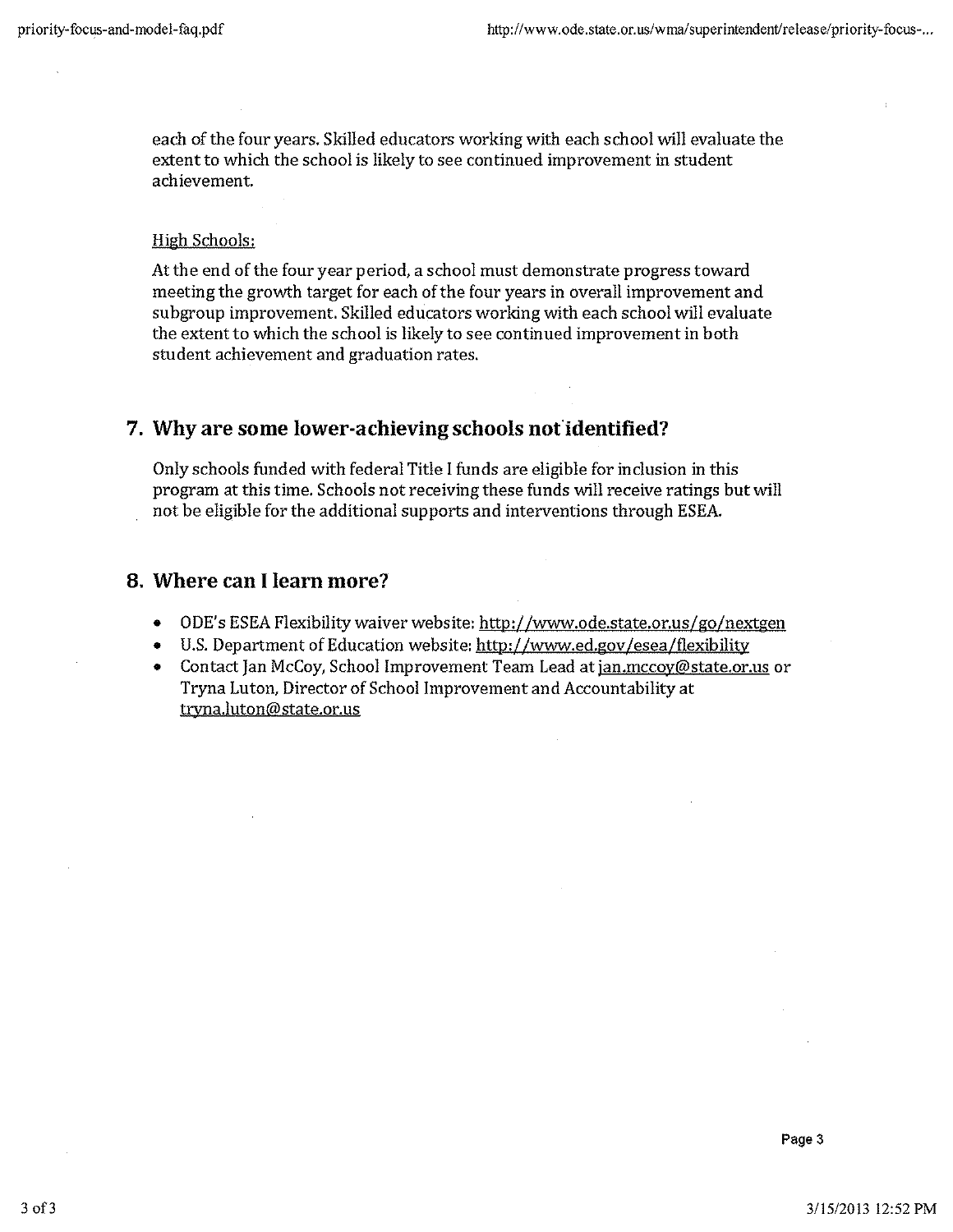### Portland Public Schools Priority and Focus Schools 2013-14

### SIG Schools:

- Martin Luther King Jr. Elementary School
- Madison High School

**Priority Schools:** 

- Roosevelt High School (formerly SIG)
- Rosa Parks Elementary School
- Woodlawn Elementary School

### **Focus Schools:**

- Cesar Chaves Elementary School
- Lane Middle School
- Jefferson High School- Middle College for Advanced Studies
- Rigler Elementary
- Scott Elementary
- Sitton Elementary
- Vernon Elementary
- Whitman Elementary
- Woodmere Elementary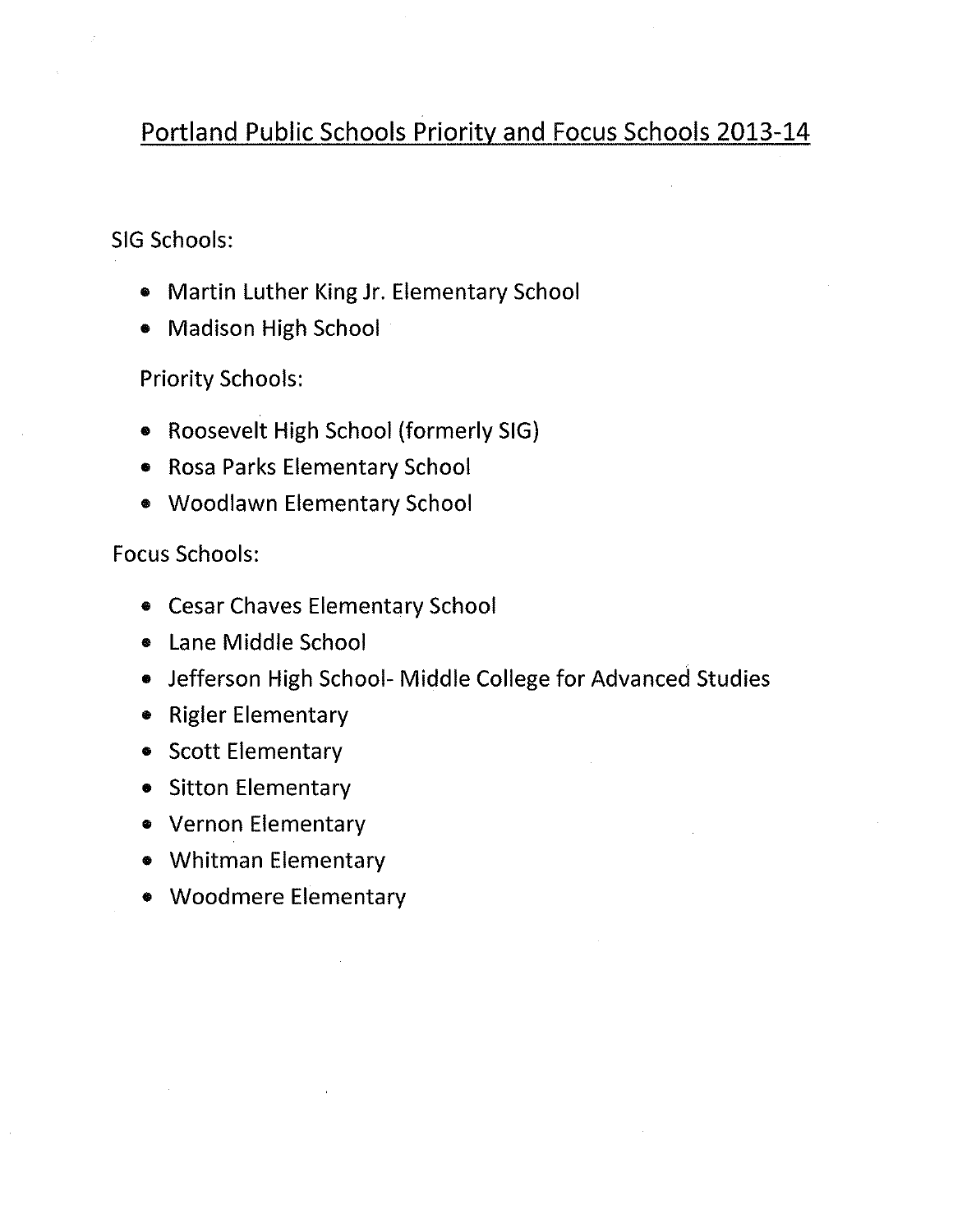# DISTRICT STAFFING TEAM (DST)

3/15/13

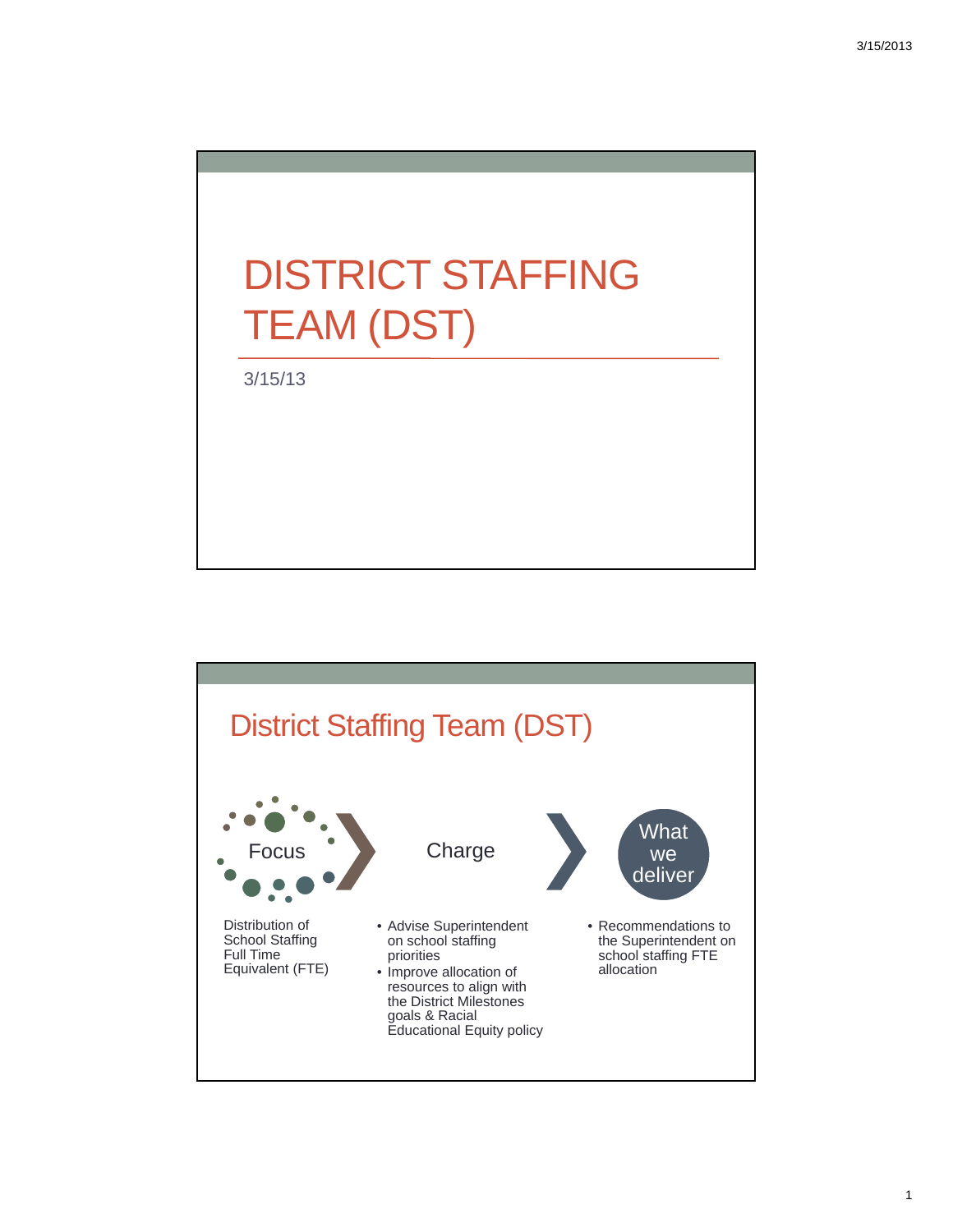## Must align resource allocation with Board Priorities and Policies



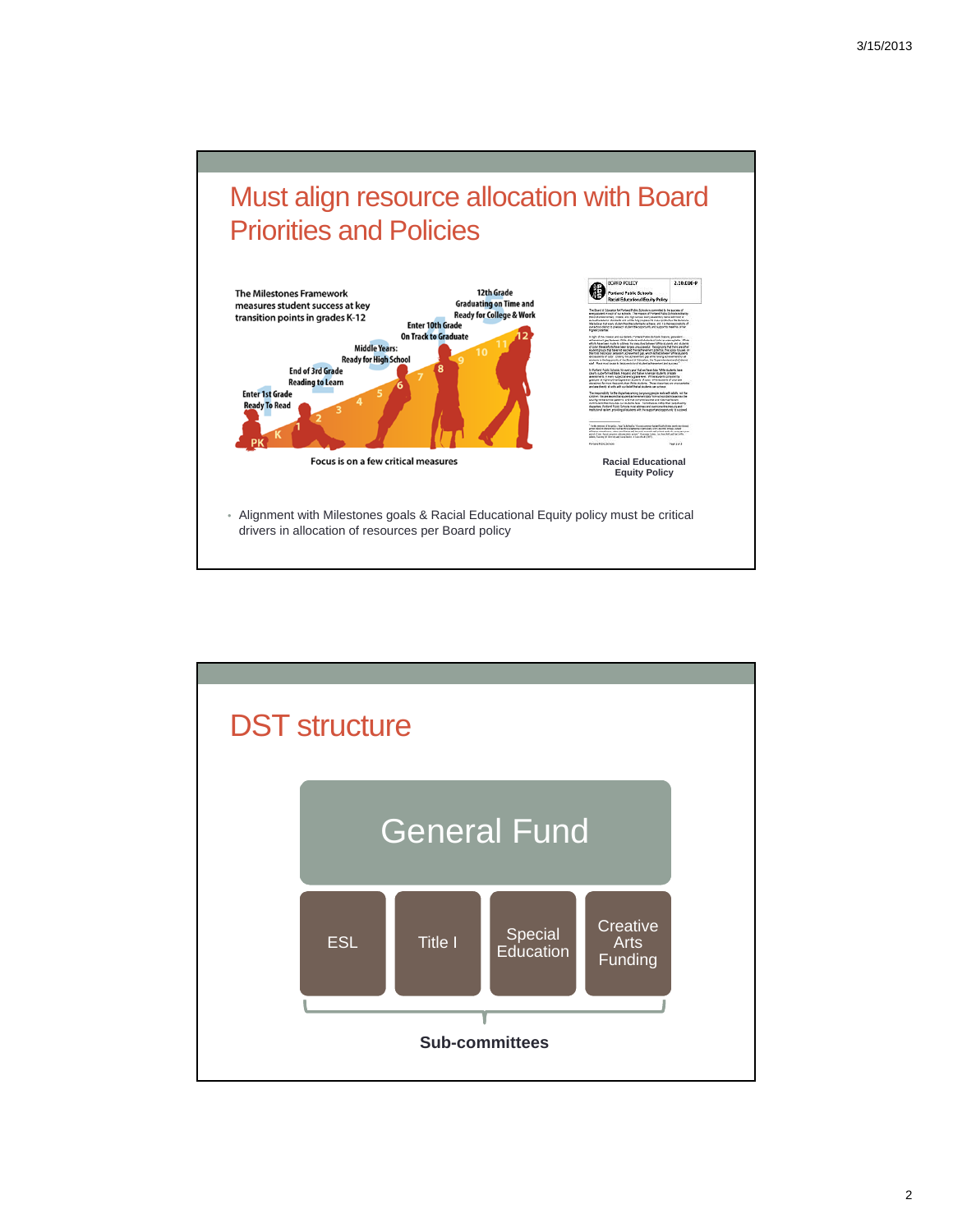### Members of DST

- Co-chairs
	- Principal Ben Keefer
	- Chief Academic Officer
- Principals
	- 2 principals from every level (8)
- Leadership from PPS central office supports
	- Office of Teaching and Learning
	- Office of School Operations and Support
	- Regional Administrators
	- Special Education
	- English as a Second Language
	- Finance
	- Budget
	- Human Resources
	- Enrollment and Transfer

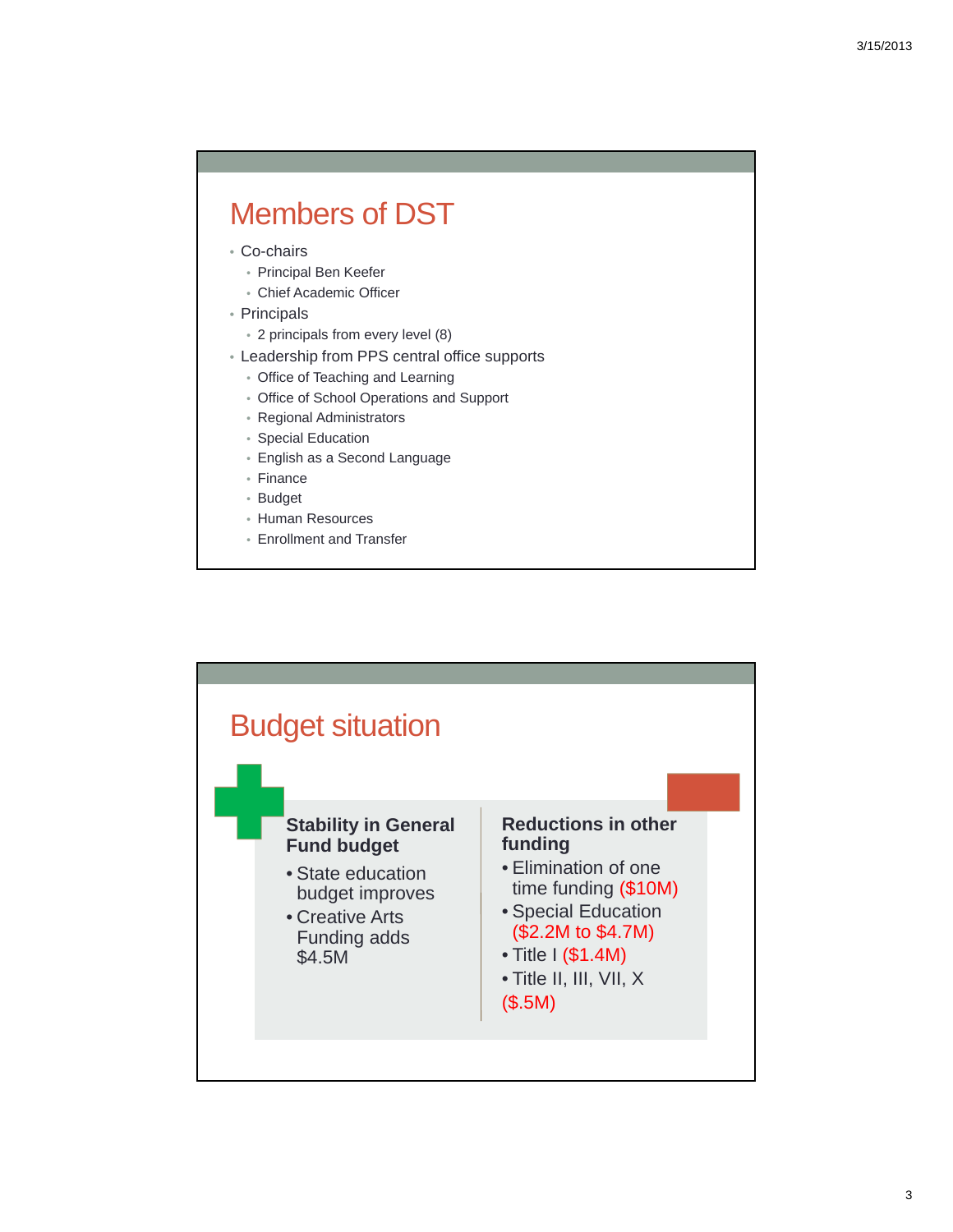

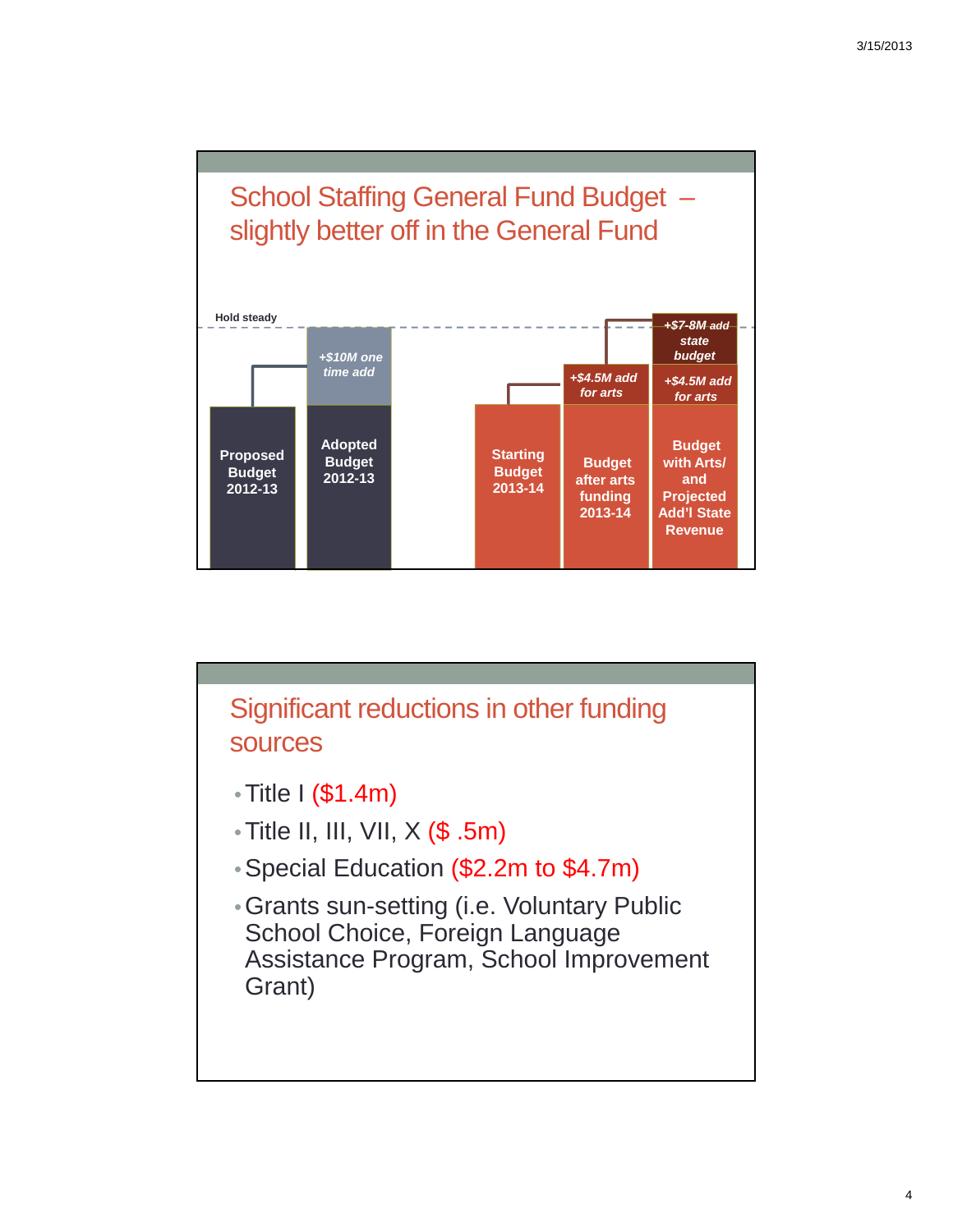### Complexity of school staffing



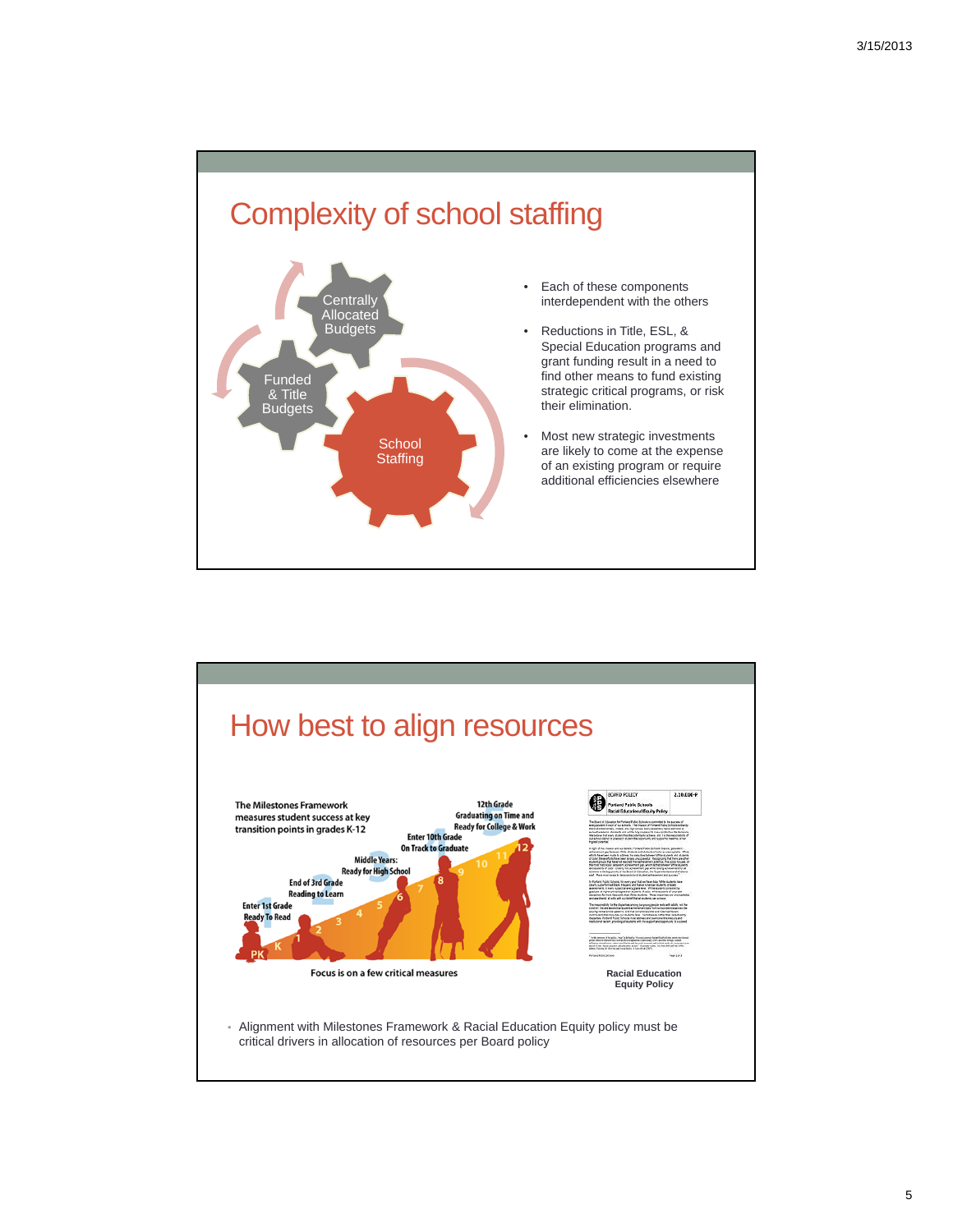### Allocating resources toward equity in student achievement

**Guiding Principle**: make strategic investments and scaffold future new investments to close racial achievement gap and raise achievement of all students.

### *Action #1*

Invest some resources by school type and achievement needs and not solely by school size.



Target achievement gap closure and support Focus, Priority and other schools most in need of improvement

*Result*

### Allocating resources toward equity in student achievement

**Guiding Principle**: make strategic investments and scaffold future new investments to close racial achievement gap and raise achievement of all students.

### *Action #2 Result*

Provide clear direction to schools on how certain resources and administrative support must be used



Achieve greater systemic cohesion; align with best practices and ensure closure of the achievement gap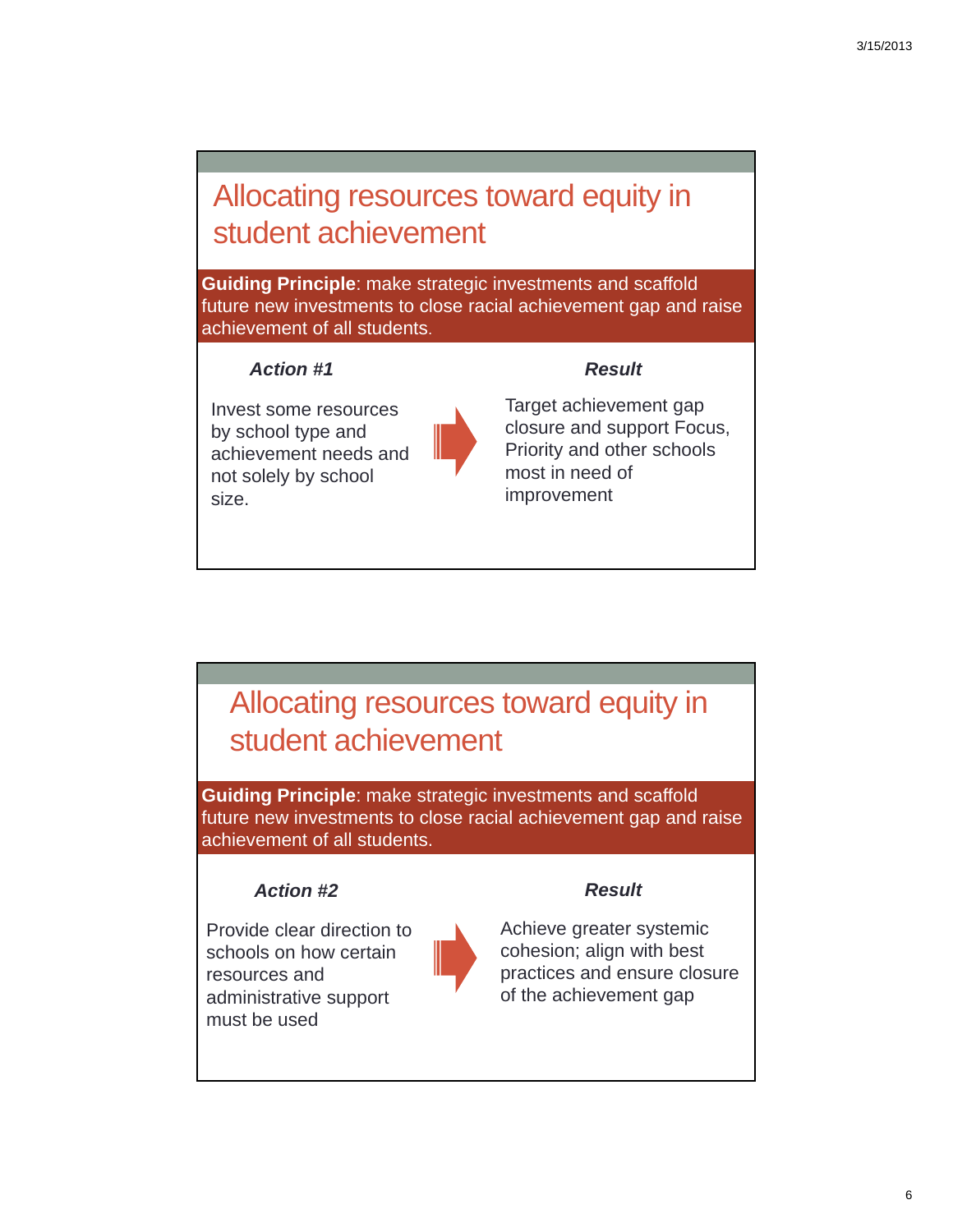### Allocating resources toward equity in student achievement

**Guiding Principle**: make strategic investments and scaffold future new investments to close racial achievement gap and raise achievement of all students.

### *Action #3 Result*

Provide enough time for resources to shift culture and build capacity



Shift culture and build capacity within schools so that results can be sustained in the longer term.

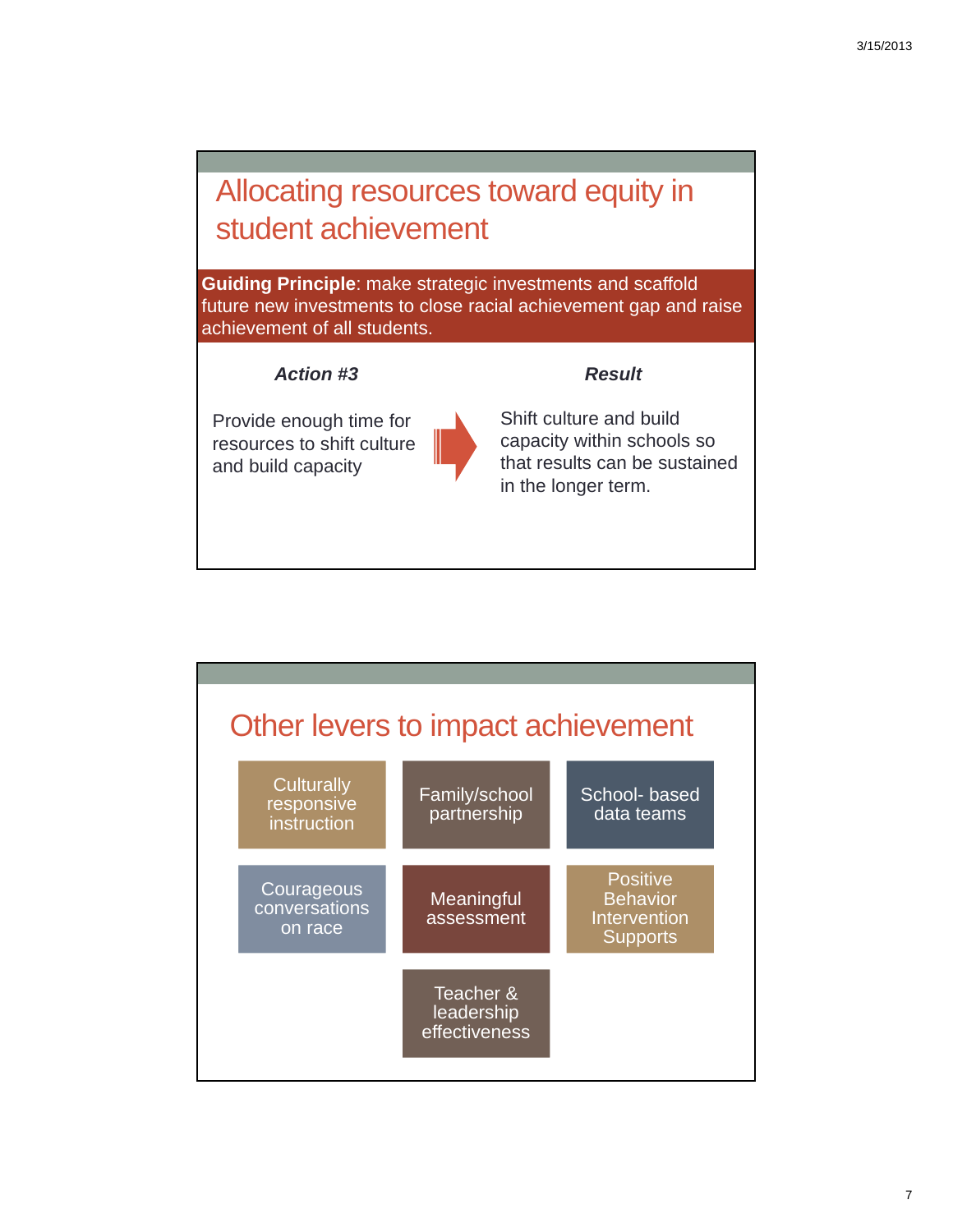

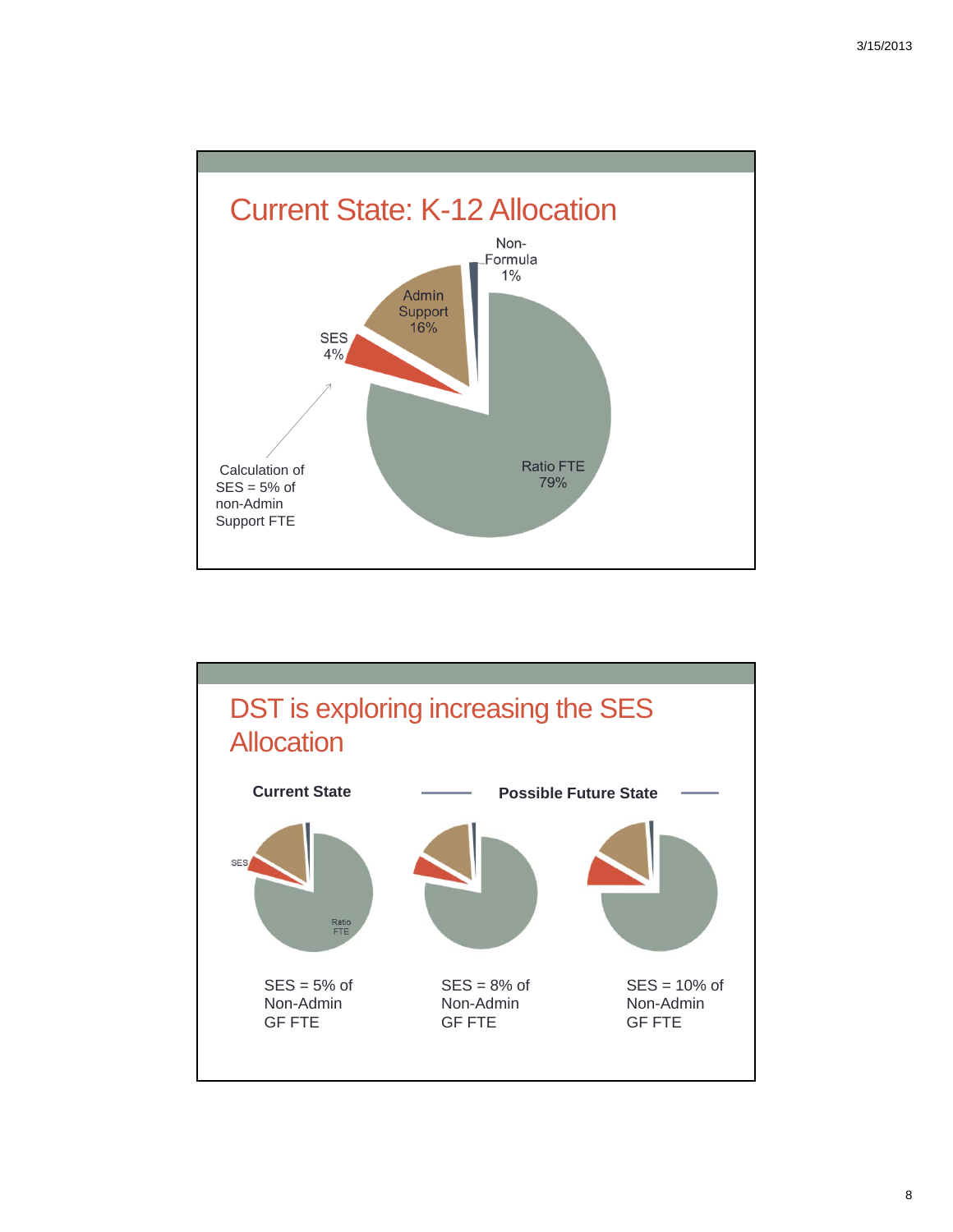



Title I schools in the state based on Oregon's new rating formula.

9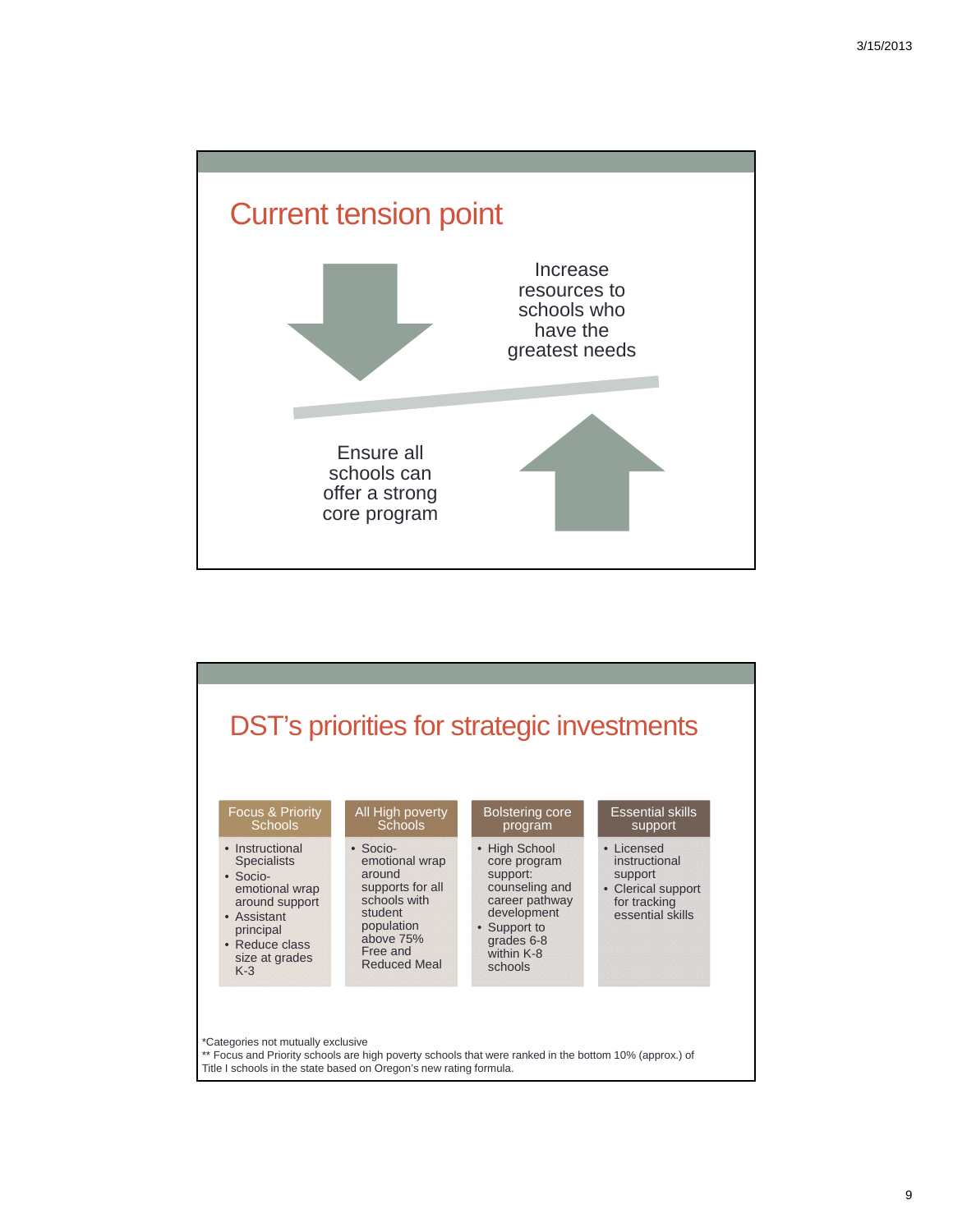



10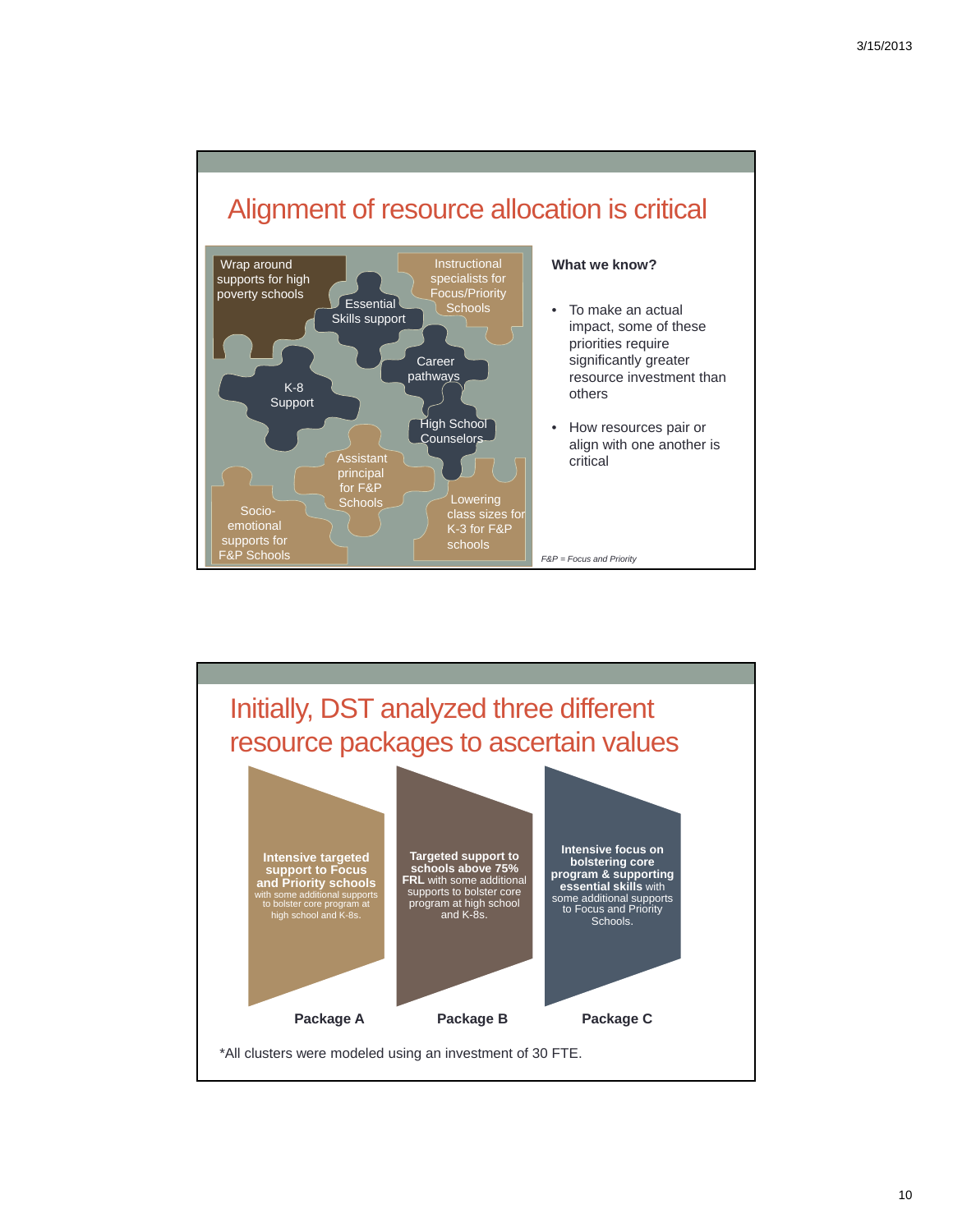

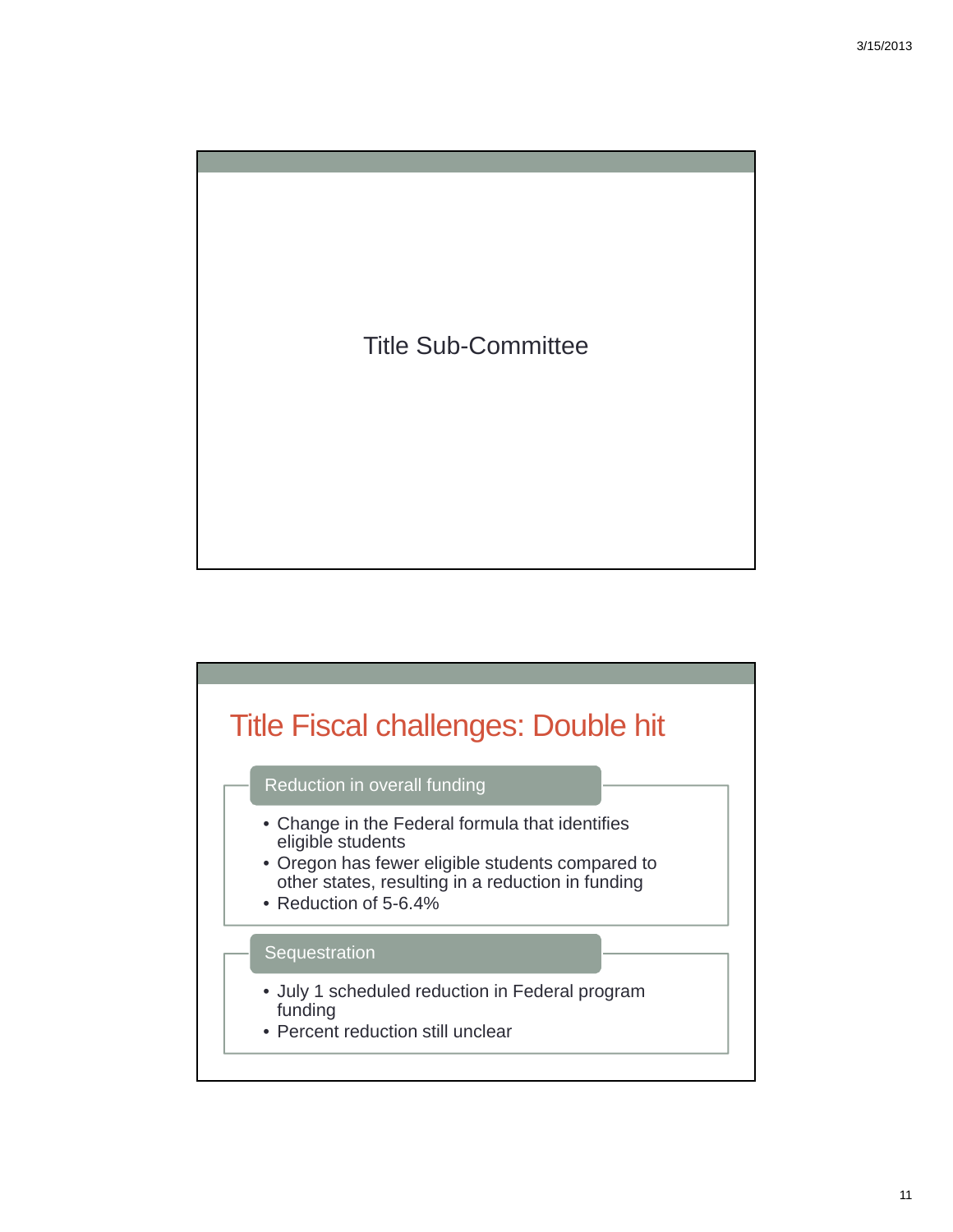### Key considerations

- Funding Title programs in the General Fund can be problematic
	- Once a Title program is funded through the General Fund, it can not be funded by Title budgets in subsequent years
	- Some existing Title programs exist through blended funding streams; there is a question of whether we can use General Fund for these programs without jeopardizing the existence of the overall program

### Current Title Budgets

| Children living in<br>poverty<br>Migrant Education                 | \$            | \$14,817,000 | <b>Yes</b>  |
|--------------------------------------------------------------------|---------------|--------------|-------------|
|                                                                    |               |              |             |
|                                                                    |               | 117,000      | Yes         |
| Neglected &<br>Delinquent St.<br>Vincent DePaul,<br>Youth Progress | $\mathcal{L}$ | 70,000       | <b>Yes</b>  |
| Professional<br>Development                                        |               |              | Yes         |
| <b>ESL</b>                                                         | $\mathcal{L}$ | 584,000      | Yes         |
| Indian Education                                                   | \$            | 340,000      | Yes         |
| Homeless student<br>support                                        | \$            | 183,000      | Yes         |
|                                                                    |               |              | \$2,771,000 |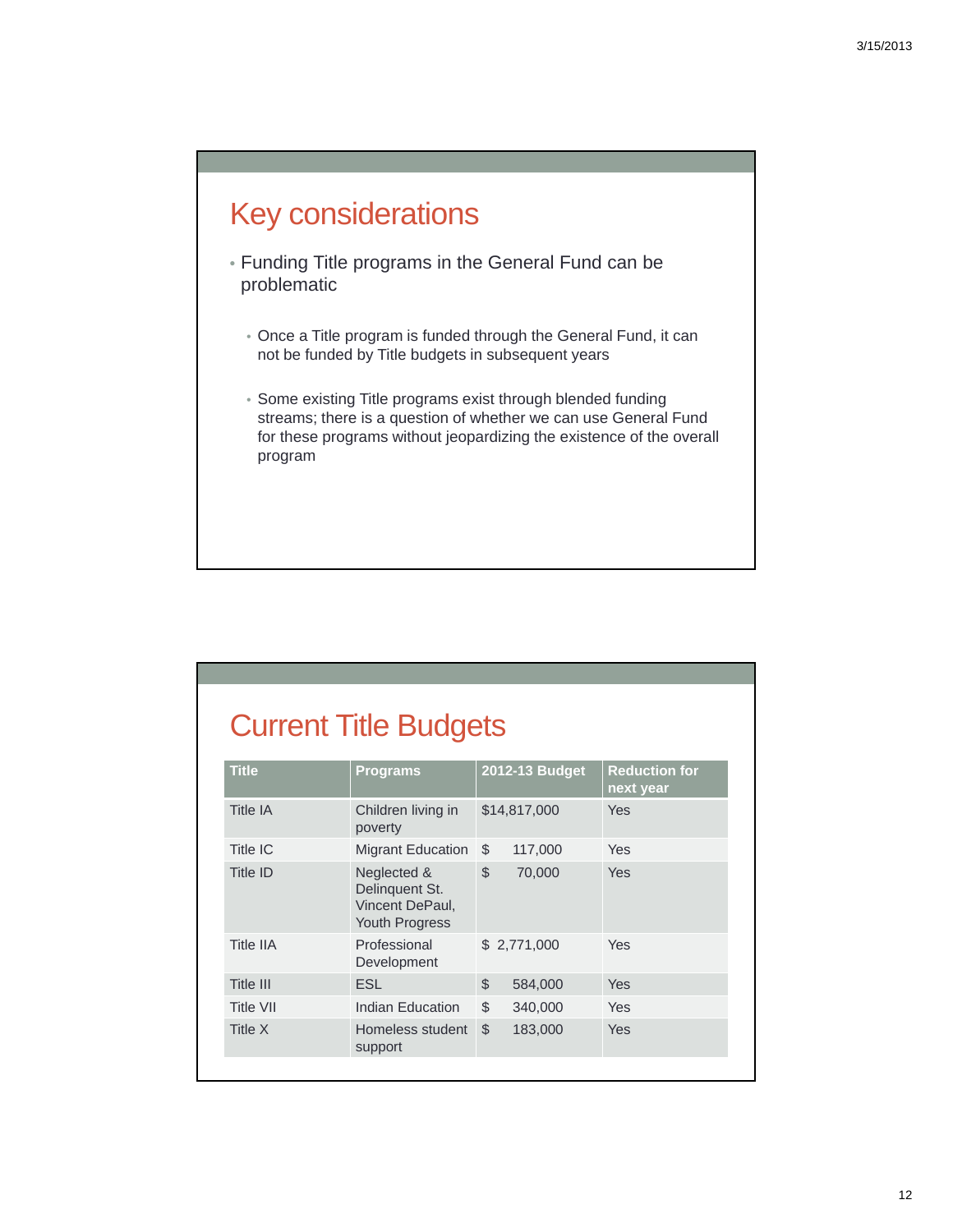### Currently funded in Title I

- School-based PreK
- Head Start
- CIA
- Teen Parent supports
- RTI School Improvement Specialists (8.7 FTE)
- Wrap around supports provided by community partners
- SUN Programs (4 schools)
- Across the board reductions in support

### Potential impact of sequestration

| <b>Sequestration</b><br>Percentage | <b>Title I Budget Reduction to</b><br><b>PPS</b> |
|------------------------------------|--------------------------------------------------|
| 10%                                | \$1.48 million                                   |
| 8%                                 | \$1.19 million                                   |
| 6%                                 | \$889,013                                        |
| 5%                                 | \$740,844                                        |

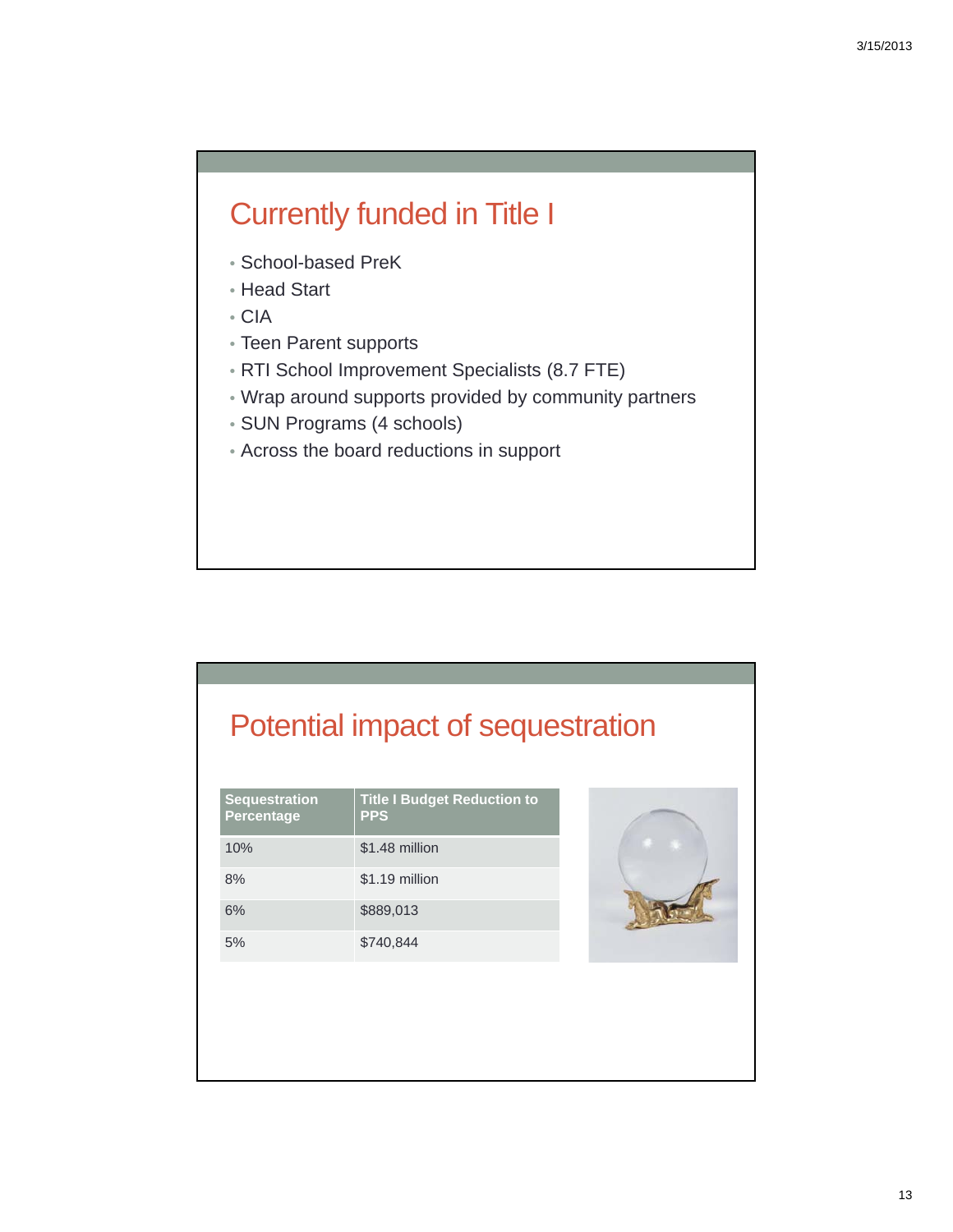

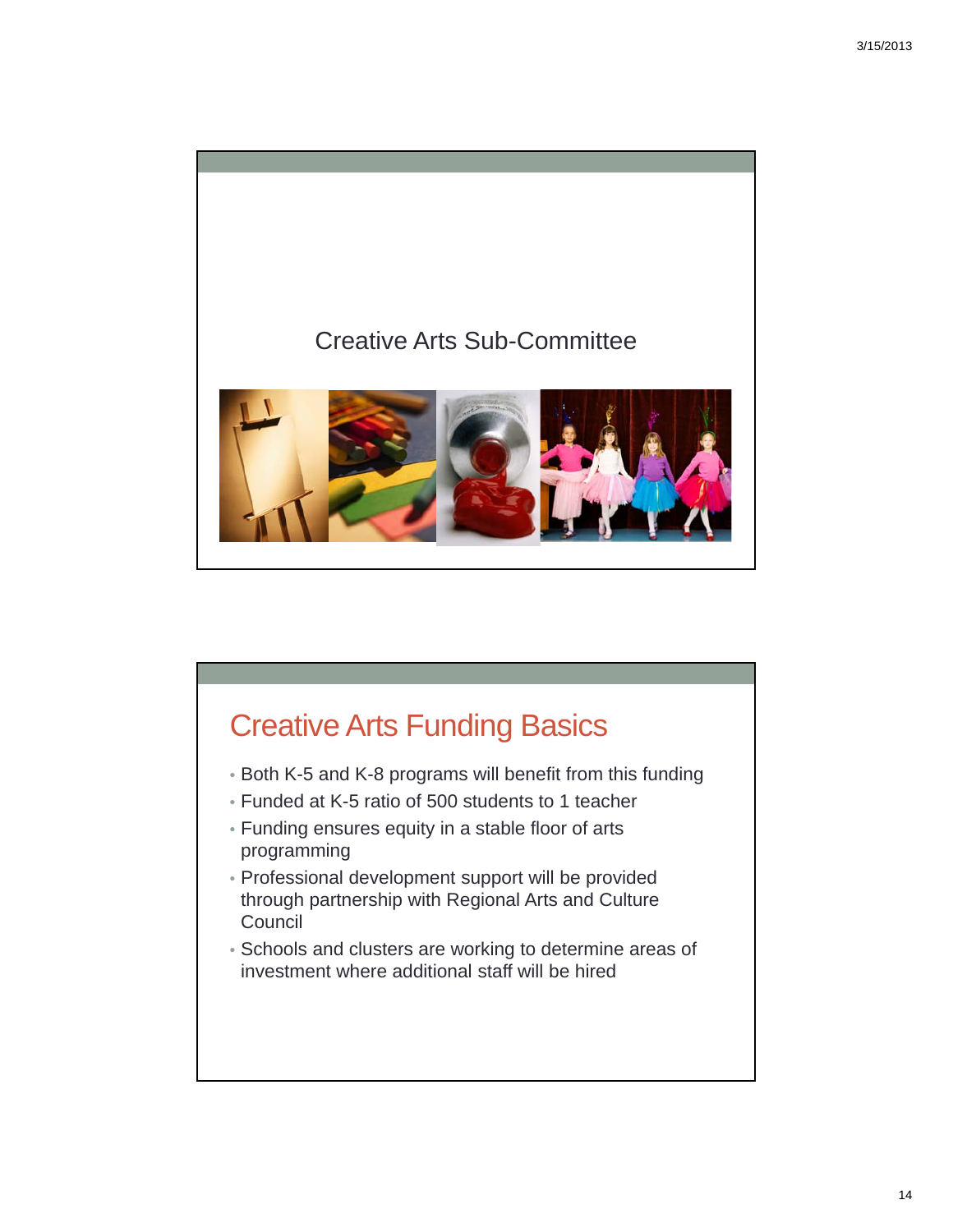



15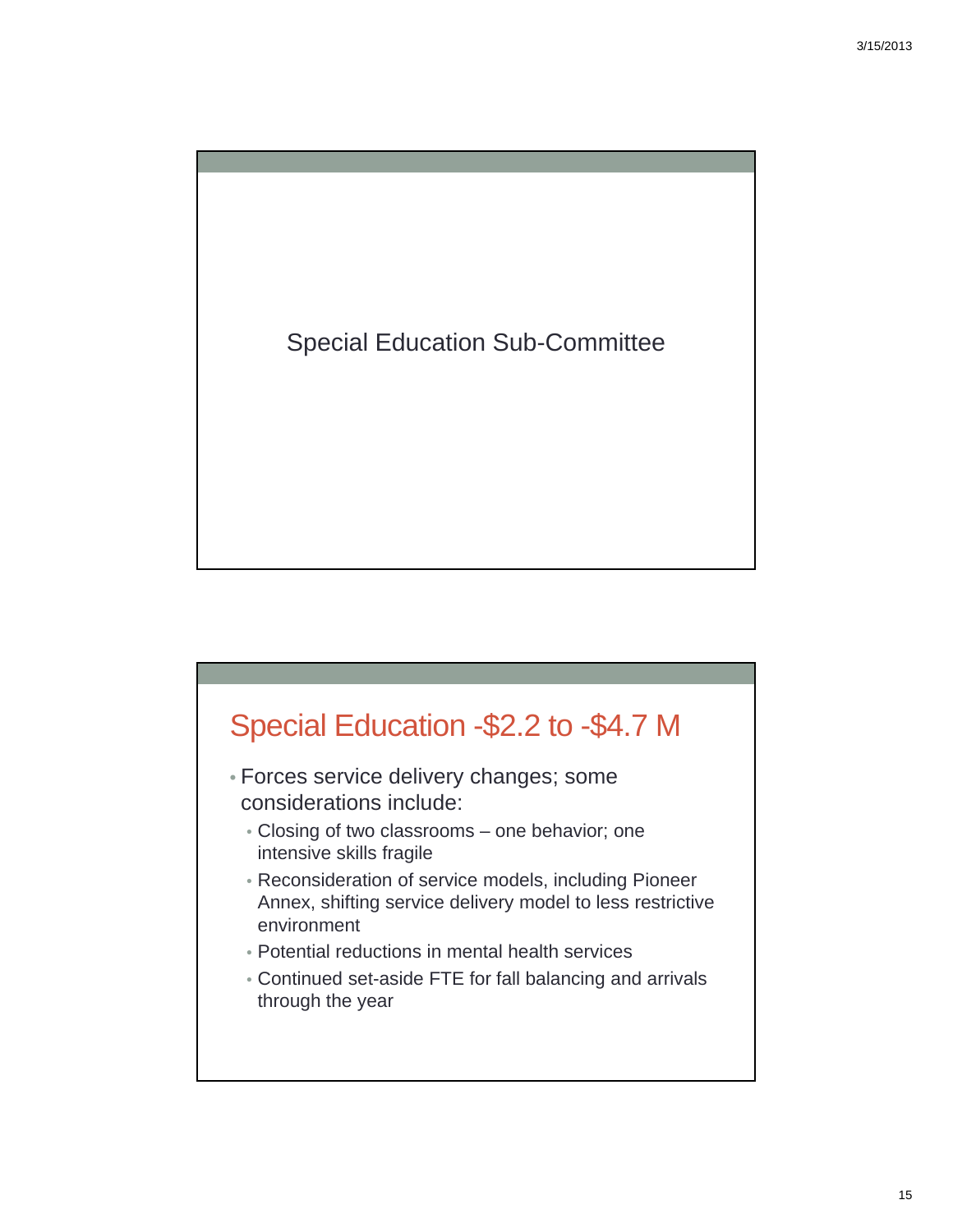

### ESL -\$700K - \$1M

- Forces service delivery changes; some considerations include:
	- Reconsideration of school staffing ratios
	- Improve service delivery model for secondary students needing accelerated English language and academic instruction
	- Differentiated resources for upper grades newcomer students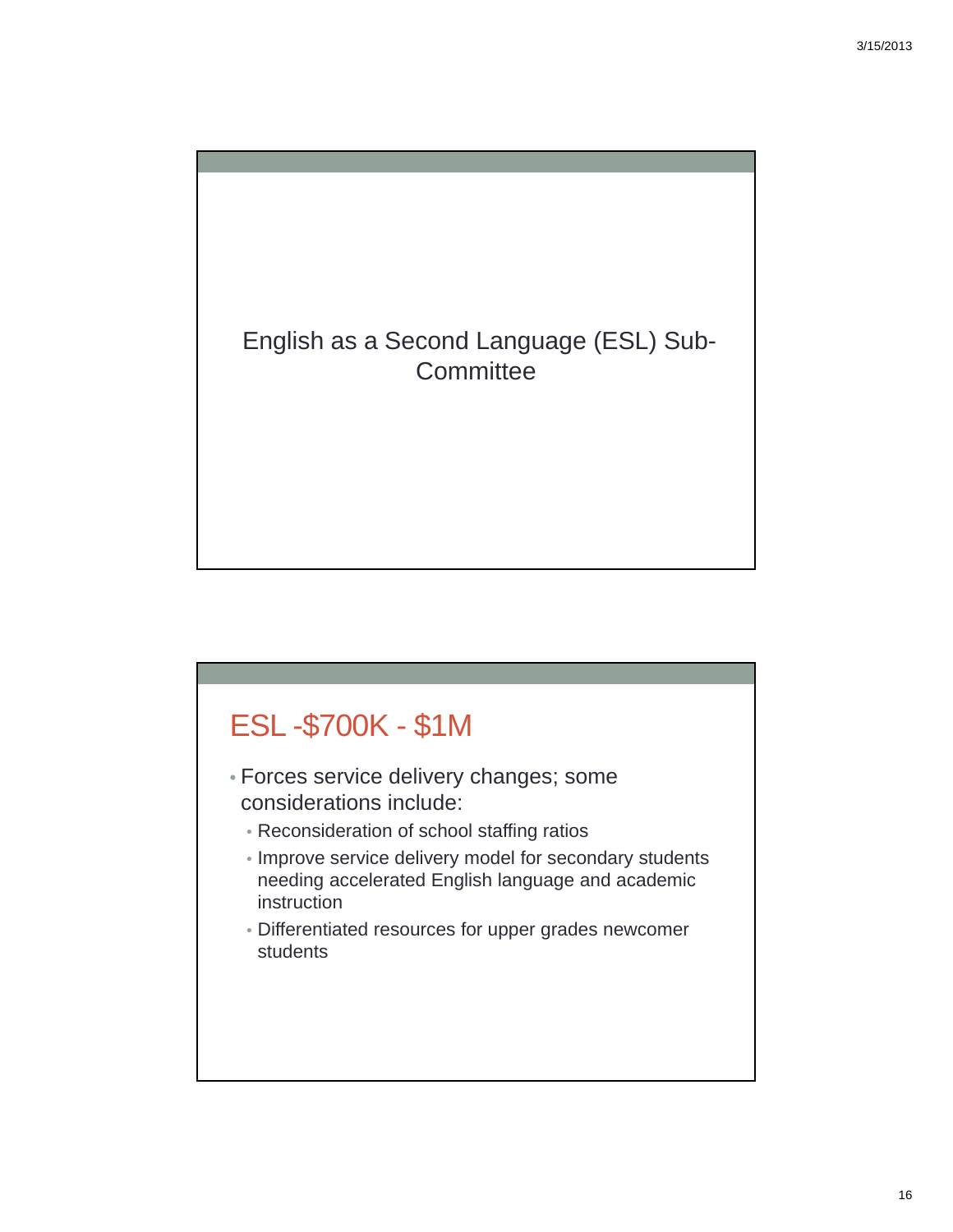### Next Steps

- Recommendation in process
- What we know:
	- Must align with theory of action
	- Take positive steps toward differentiating resources toward opportunity gap
	- Focus and Priority schools should receive additional and guidance to improve achievement

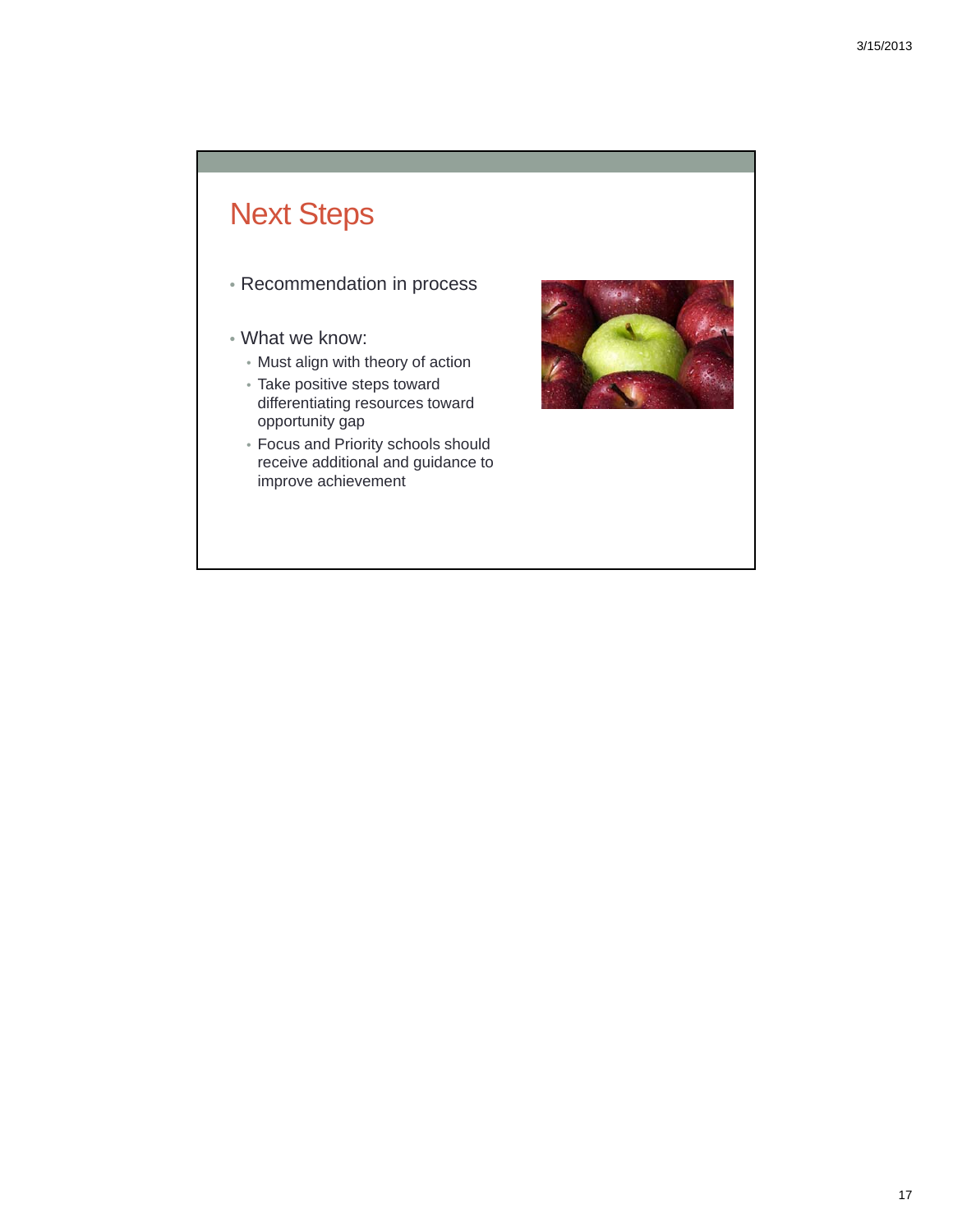### *REPORT – March 18, 2013*

### Expenditure Contracts Exceeding \$25,000 and through \$150,000

Portland Public Schools ("District") Public Contracting Rules PPS-45-0200(6) (Authority to Approve District Contracts; Delegation of Authority to Superintendent) requires the Superintendent to submit to the Board of Education ("Board") at the "Board's monthly business meeting a list of all contracts in amounts exceeding \$25,000 and through \$150,000 approved by the Superintendent or designees within the preceding 30-day period under the Superintendent's delegated authority." Contracts meeting this criterion are listed below.

### **NEW CONTRACTS**

| Contractor                             | Contract<br>Term                | <b>Contract Type</b>                 | <b>Description of Services</b>                                                                                              | Contract<br>Amount | Responsible<br>Administrator,<br><b>Funding Source</b>            |
|----------------------------------------|---------------------------------|--------------------------------------|-----------------------------------------------------------------------------------------------------------------------------|--------------------|-------------------------------------------------------------------|
| Latino Network                         | 01/01/13<br>through<br>06/30/13 | <b>Personal Services</b><br>PS 59678 | Chavez, Rigler & Scott K-8:<br>"Core program" literacy<br>services to 75 Latino children<br>ages 3-5 and 60 parents.        | \$40,000           | L. Poe<br><b>Fund 101</b><br>Dept. 5431                           |
| Imagine Learning                       | 03/02/13<br>through<br>07/31/13 | <b>Personal Services</b><br>PS 59682 | SUN schools: 200 licenses for<br>Imagine Learning English,<br>including servers.<br>implementation, training &<br>headsets. | \$33,500           | M. Goff<br><b>Fund 205</b><br>Dept. 5408<br>Grant G1187           |
| <b>Education Reform</b><br>Enterprises | 04/15/13<br>through<br>06/01/13 | <b>Personal Services</b><br>PS 59699 | District-wide: Training for<br>principals and administration in<br>assessment and data literacy.                            | \$40,000           | W. Campbell<br><b>Fund 205</b><br>Dept. 5407<br><b>Grant 1248</b> |

### **NEW INTERGOVERNMENTAL AGREEMENTS ("IGAs")**

| <b>Contractor</b>                       | Contract<br>Term                | <b>Contract Type</b>                        | <b>Description of Services</b>                                                 | Contract<br>Amount | Responsible<br>Administrator.<br><b>Funding Source</b> |
|-----------------------------------------|---------------------------------|---------------------------------------------|--------------------------------------------------------------------------------|--------------------|--------------------------------------------------------|
| Multnomah Education<br>Service District | 09/10/13<br>through<br>06/30/13 | Intergovernmental<br>Agreement<br>IGA 59702 | <b>Provide Functional Living Skills</b><br>Program to District student<br>JDW. | \$85,031           | M. Pearson<br><b>Fund 101</b><br>Dept. 5414            |

### **AMENDMENTS TO EXISTING CONTRACTS**

| Contractor                       | Contract<br>Term                | <b>Contract Type</b>                                | <b>Description of Services</b>                                                                                                         | Amendment<br>Amount.<br><b>Contract Total</b> | Responsible<br>Administrator.<br><b>Funding Source</b>        |
|----------------------------------|---------------------------------|-----------------------------------------------------|----------------------------------------------------------------------------------------------------------------------------------------|-----------------------------------------------|---------------------------------------------------------------|
| Broadway Cab, LLC                | 04/01/13<br>through<br>03/31/14 | Service<br>Requirements<br>SR 59046<br>Amendment 1  | District-wide: One-year<br>extension of flat-rate taxi cab<br>services for District special<br>needs students with IEPs, as<br>needed. | \$100,000<br>\$240,000                        | T. Brady<br><b>Fund 101</b><br>Dept. 5560                     |
| Latino Network                   | 01/01/13<br>through<br>06/30/15 | <b>Personal Services</b><br>PS 59226<br>Amendment 1 | George, Lent, Jefferson, and<br>Madison: Increase support to<br>expand the "Conexiones"<br>program.                                    | \$100,001<br>\$231,836                        | L. Poe<br><b>Fund 101</b><br>Dept. 5431                       |
| Lynch Mechanical<br>Construction | 02/11/13<br>through<br>05/31/13 | Construction<br>C-58901<br>Change Order 3           | District-wide: Trap quantity<br>clarifications to actual number of<br>steam traps found vs. District's<br>initial count.               | \$62,754<br>\$611,915                         | T. Magliano<br><b>Fund 421</b><br>Dept. 5597<br>Project E0115 |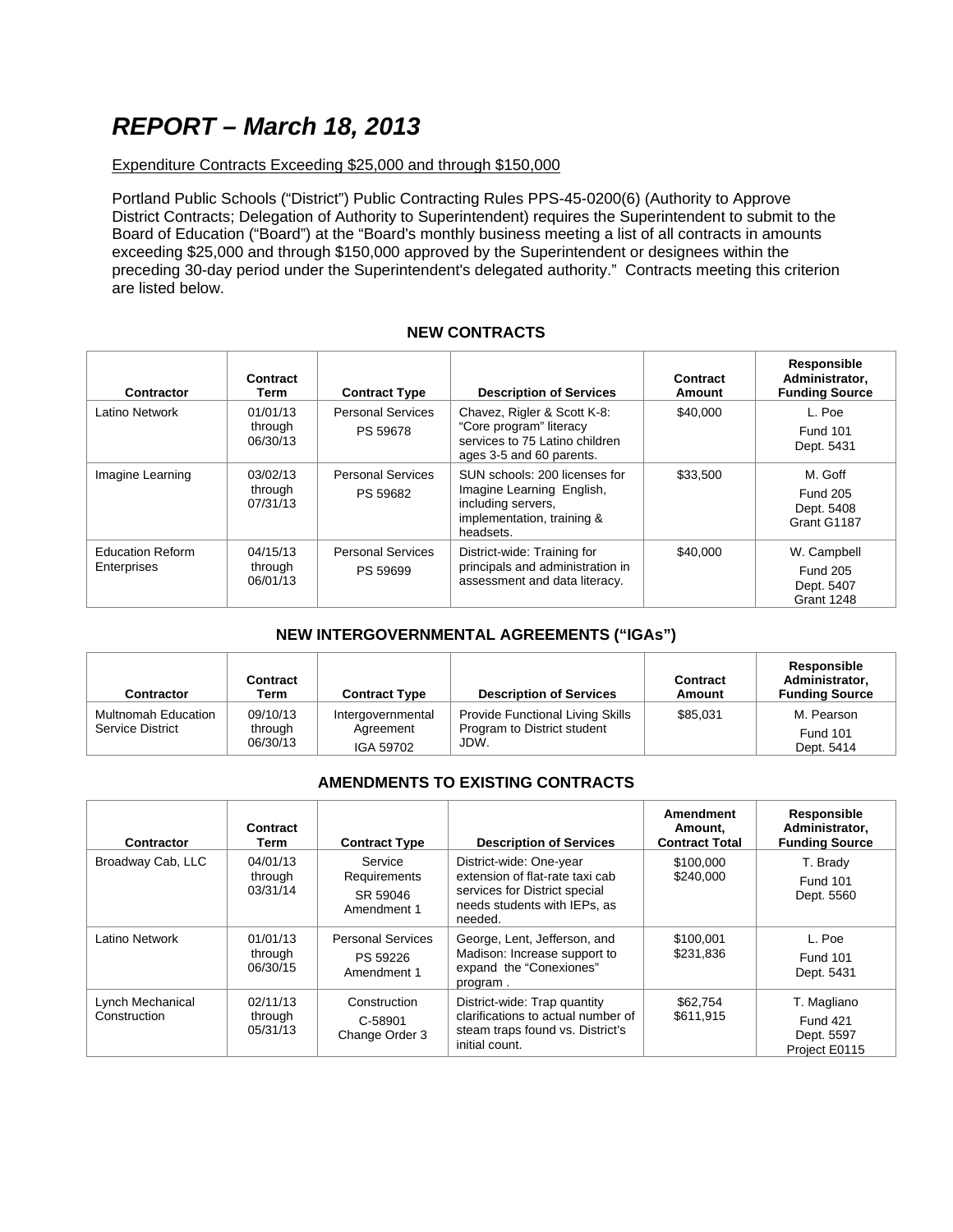### **AMENDMENTS TO EXISTING INTERGOVERNMENTAL AGREEMENTS ("IGAs")**

| <b>Contractor</b>                   | Contract<br>Term                | <b>Contract Type</b>                                       | <b>Description of Services</b>                                                                    | Amendment<br>Amount.<br><b>Contract Total</b> | Responsible<br>Administrator,<br><b>Funding Source</b>  |
|-------------------------------------|---------------------------------|------------------------------------------------------------|---------------------------------------------------------------------------------------------------|-----------------------------------------------|---------------------------------------------------------|
| <b>Portland State</b><br>University | 03/31/13<br>through<br>06/30/13 | Intergovernmental<br>Agreement<br>IGA 59337<br>Amendment 3 | Scott and Woodmere: Provide<br><b>ESL Endorsement Off Campus</b><br>coursework for spring Cohort. | \$26,000<br>\$64,960                          | M. Goff<br><b>Fund 205</b><br>Dept. 5408<br>Grant G1186 |

*N. Sullivan*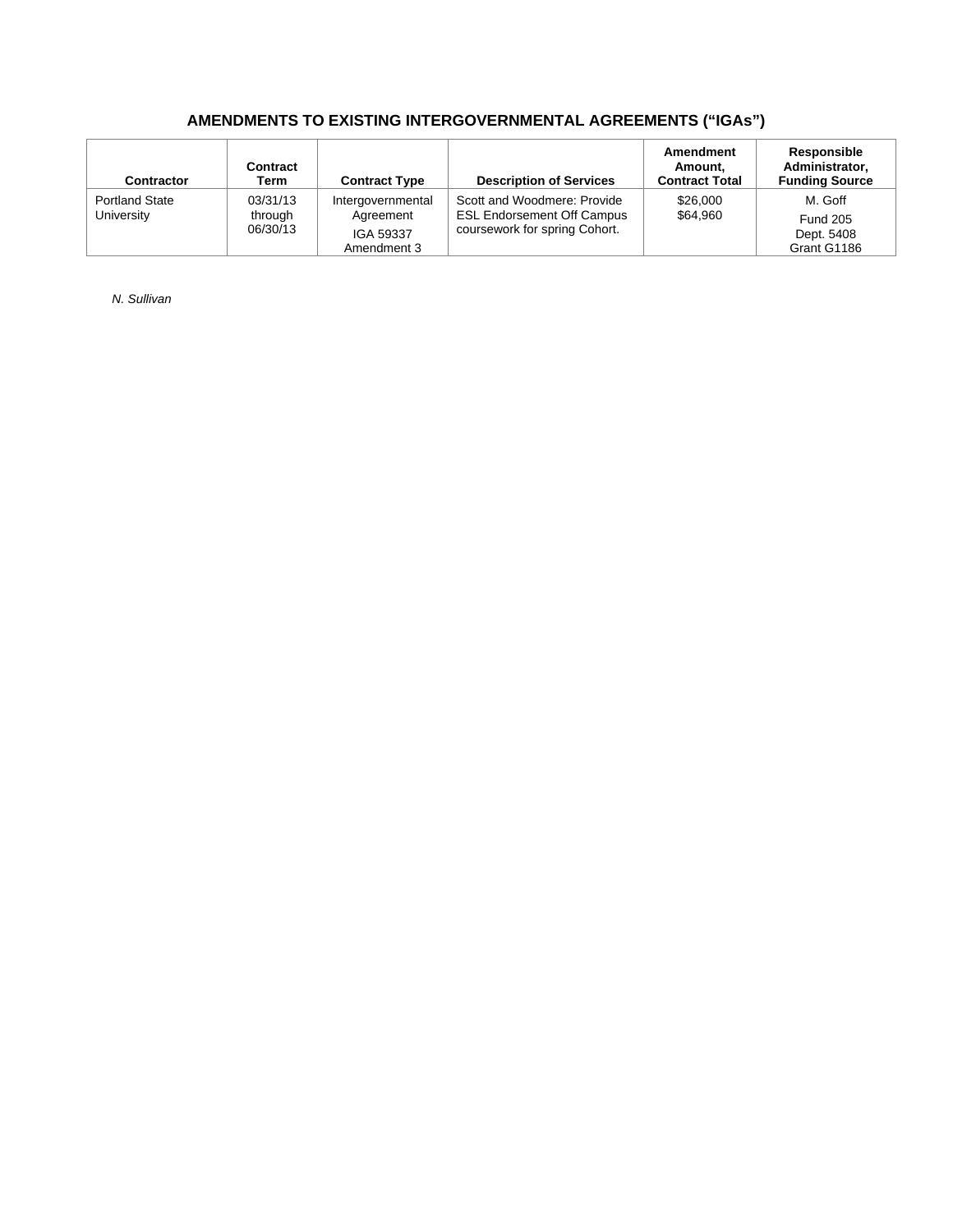### BOARD OF EDUCATION SCHOOL DISTRICT NO. 1J, MULTNOMAH COUNTY, OREGON

### INDEX TO THE AGENDA REGULAR MEETING

### March 18, 2013

extending the control of the control of the control of the control of the control of the control of the control of the control of the control of the control of the control of the control of the control of the control of th Action<br>Number Number Page

### **Personnel**

| 4738 |                                                                        |  |
|------|------------------------------------------------------------------------|--|
| 4739 |                                                                        |  |
| 4740 |                                                                        |  |
| 4741 | Recommended Decision to Rescind Election of Second-Year (Probationary) |  |
|      |                                                                        |  |

### Purchases, Bids, Contracts

| 4742 |  |  |  |
|------|--|--|--|
|------|--|--|--|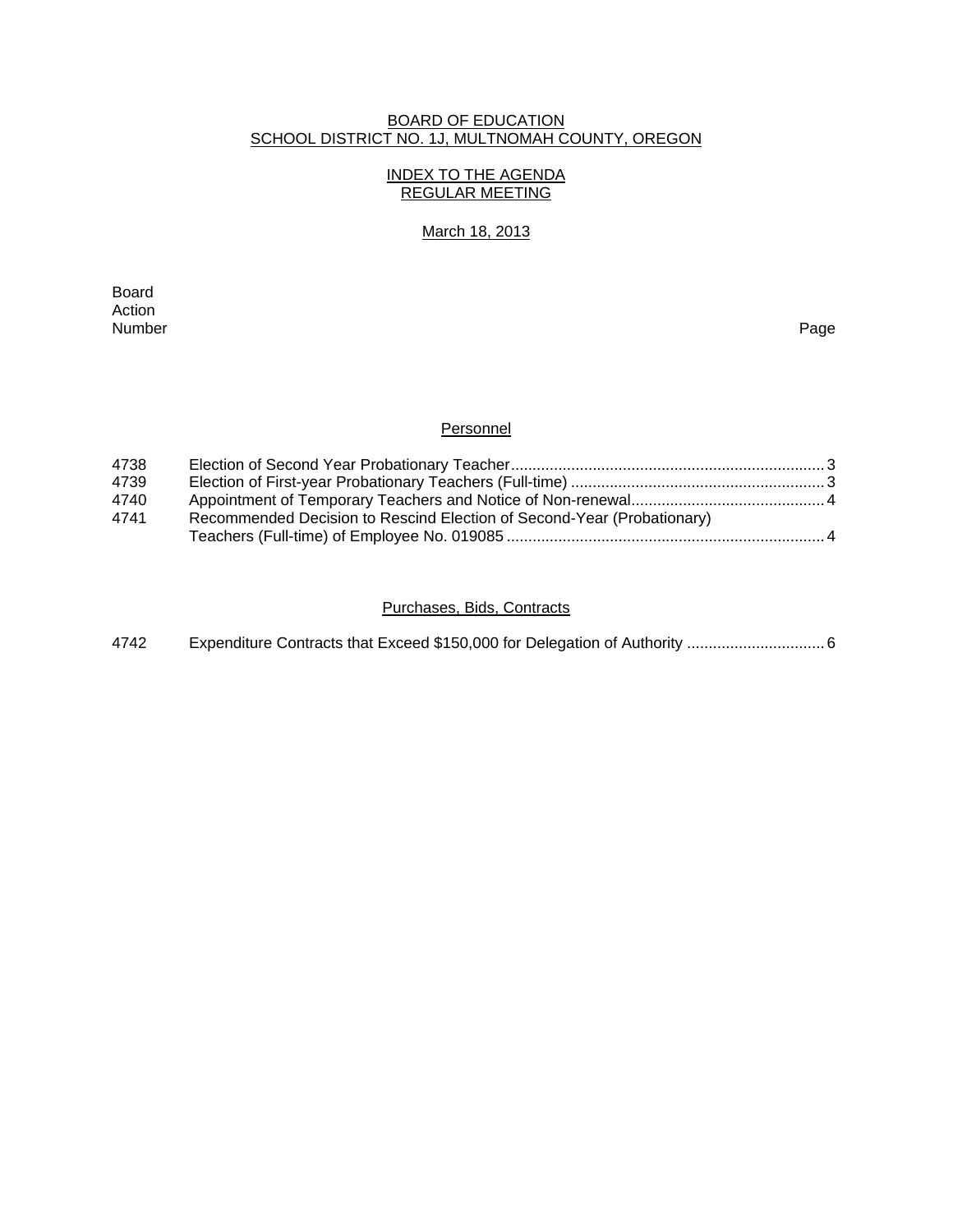### **Personnel**

The Superintendent RECOMMENDS adoption of the following items:

Numbers 4738 through 4741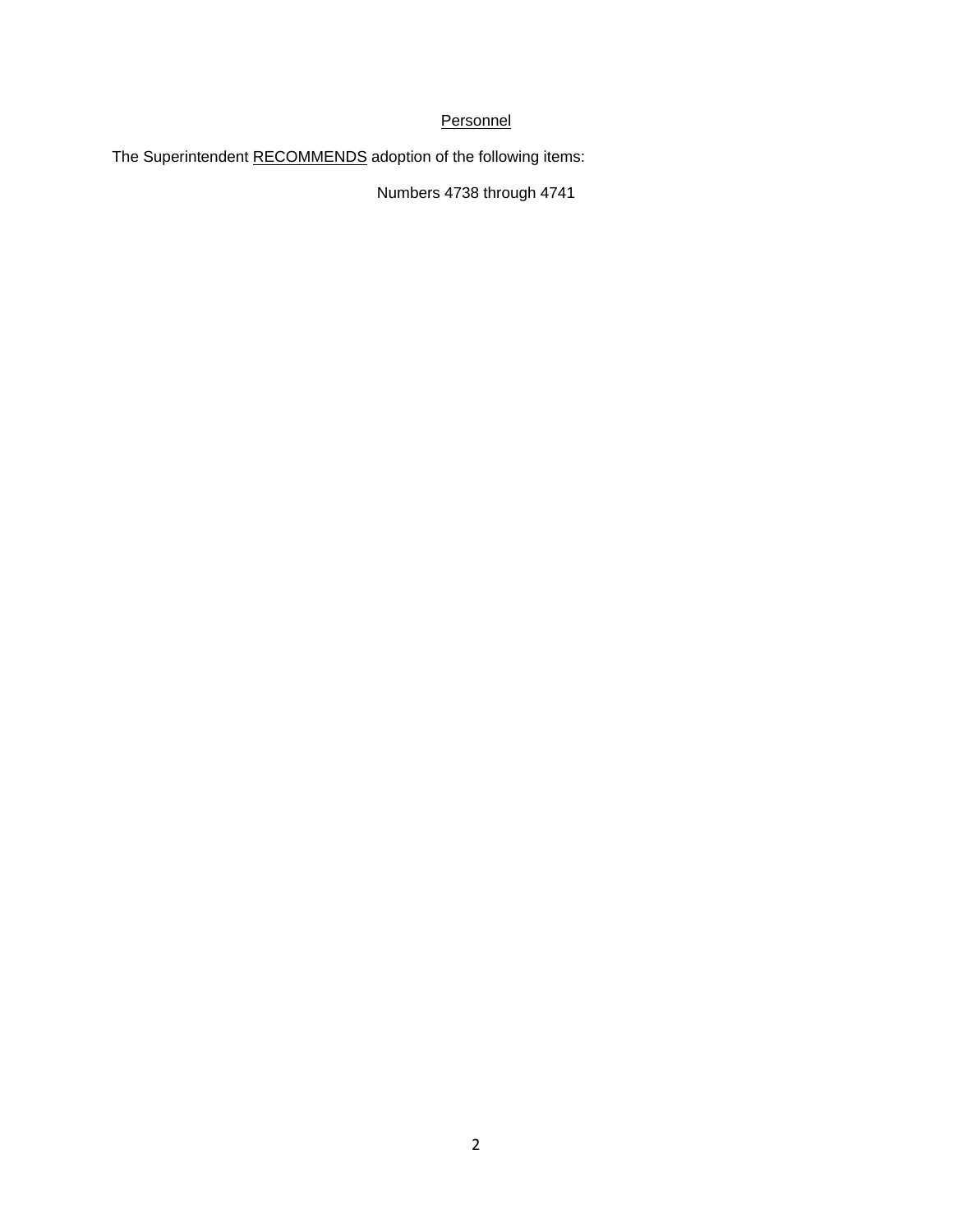#### **RESOLUTION No. 4738**

#### Election of Second Year Probationary Teacher

#### **RECITAL**

On the advice of the Chief Human Resources Officer, the Superintendent recommends that the teacher listed below be elected as Second Year Probationary Teacher.

#### **RESOLUTION**

The Board of Education accepts the Superintendent's recommendation and by this resolution hereby elects as a Second Year Probationary teacher for the school year 2013-2014 the following person, subject to the employment terms and conditions contained in the standard form contract approved by the legal counsel for the District.

| <b>First</b> | Last     |        |
|--------------|----------|--------|
| John         | Eisemann | 021268 |

*S. Murray* 

#### **RESOLUTION No. 4739**

### Election of First-year Probationary Teachers (Full-time)

#### **RECITAL**

On the advice of the Chief Human Resources Officer, the Superintendent recommends that the teacher listed below be elected as a First-year Probationary Teacher.

#### **RESOLUTION**

The Board of Education accepts the Superintendent's recommendation, and by this resolution hereby elects as First-year Probationary Teachers for the school year 2012-13 the following persons, subject to the employment terms and conditions set out in the standard form contract approved by legal counsel for the District and to be placed on the applicable Salary Guide that now exists or is hereafter amended:

| <b>Full-time</b>           |         |        |  |  |
|----------------------------|---------|--------|--|--|
| <b>First</b><br>חו<br>Last |         |        |  |  |
| Sharon                     | Mendels | 019085 |  |  |

*S. Murray*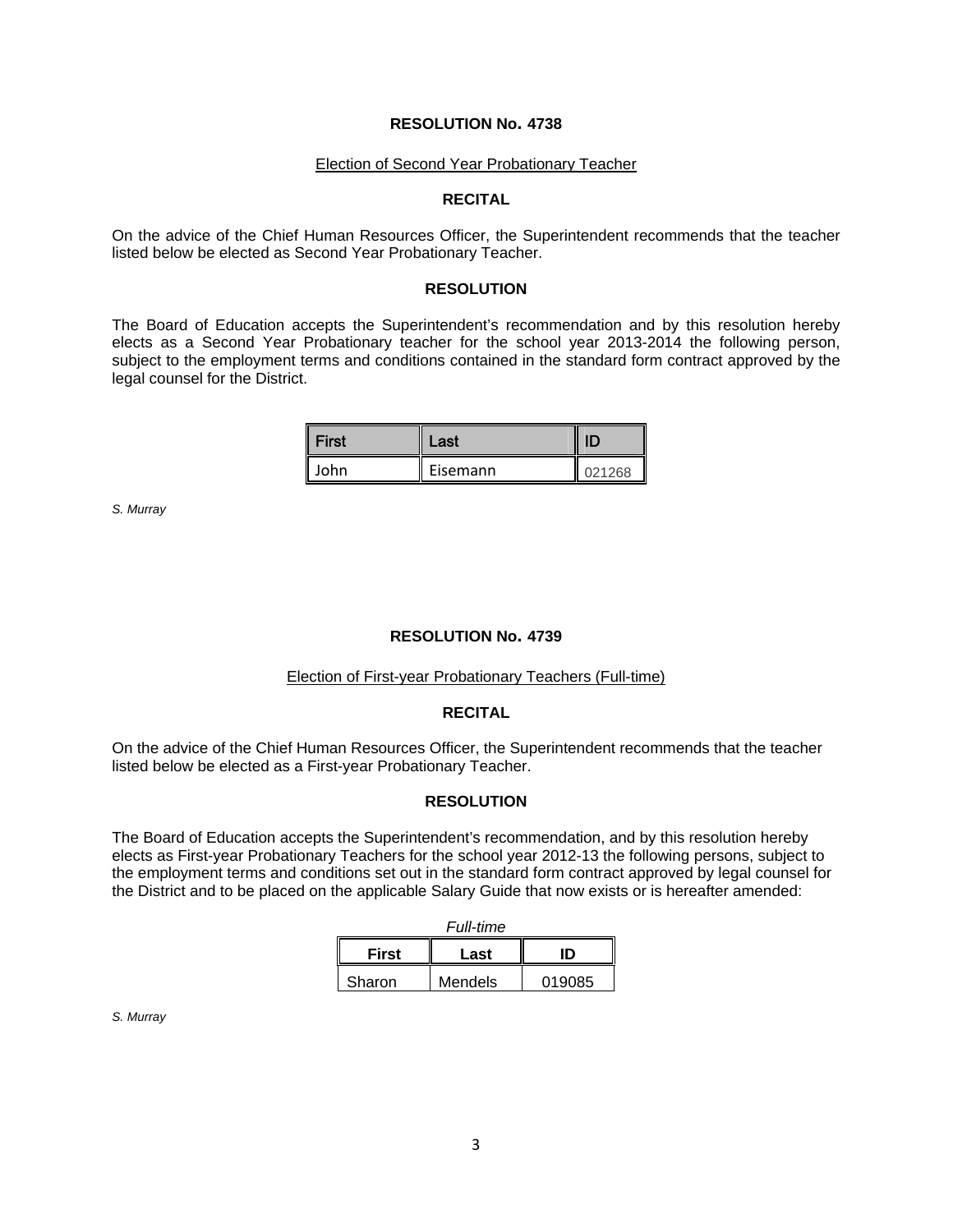### **RESOLUTION No. 4740**

### Appointment of Temporary Teachers and Notice of Non-renewal

### **RESOLUTION**

The Board of Education accepts the recommendation to designate the following persons as temporary teachers for the term listed below. These temporary contracts will not be renewed beyond their respective termination dates because the assignments are temporary and District does not require the teachers' services beyond completion of their respective temporary assignments.

| <b>First</b> | Last           | ID     | Eff. Date  | <b>Term Date</b> |
|--------------|----------------|--------|------------|------------------|
| Eowyn        | <b>Barrett</b> | 021593 | 2013-02-21 | 2013-04-24       |
| Catherine    | Jager          | 021378 | 2013-02-06 | 2013-06-19       |
| Craig        | <b>Johnson</b> | 004939 | 2013-01-02 | 2013-05-24       |
| Korin        | Meyer          | 021577 | 2013-02-05 | 2013-06-19       |
| Dipti        | Muni           | 017023 | 2013-01-28 | 2013-05-04       |
| James        | Pawlik         | 020602 | 2013-01-28 | 2013-03-31       |
| Marci        | Sams           | 021578 | 2013-02-15 | 2013-06-19       |
| Toni         | WeaverLi       | 014010 | 2013-02-19 | 2013-06-19       |
| <b>Tyler</b> | York           | 021245 | 2013-02-11 | 2013-06-19       |

*S. Murray* 

### **RESOLUTION No. 4741**

### Recommended Decision to Rescind Election of Second-Year Probationary Teachers (Full-time) of Employees No. 019085

On October 29, 2012, by resolution 4664, the Board of Education approved the Election of Second-Year Probationary Teacher (Full-time) of Employee No. 019085. Because it was subsequently determined that this employee should have been elected as a First-Year Probationary Teacher (Full-time), Employee No. 019085 is removed from the Election of Second-year Probationary Teachers (Full-time) list.

*S. Murray*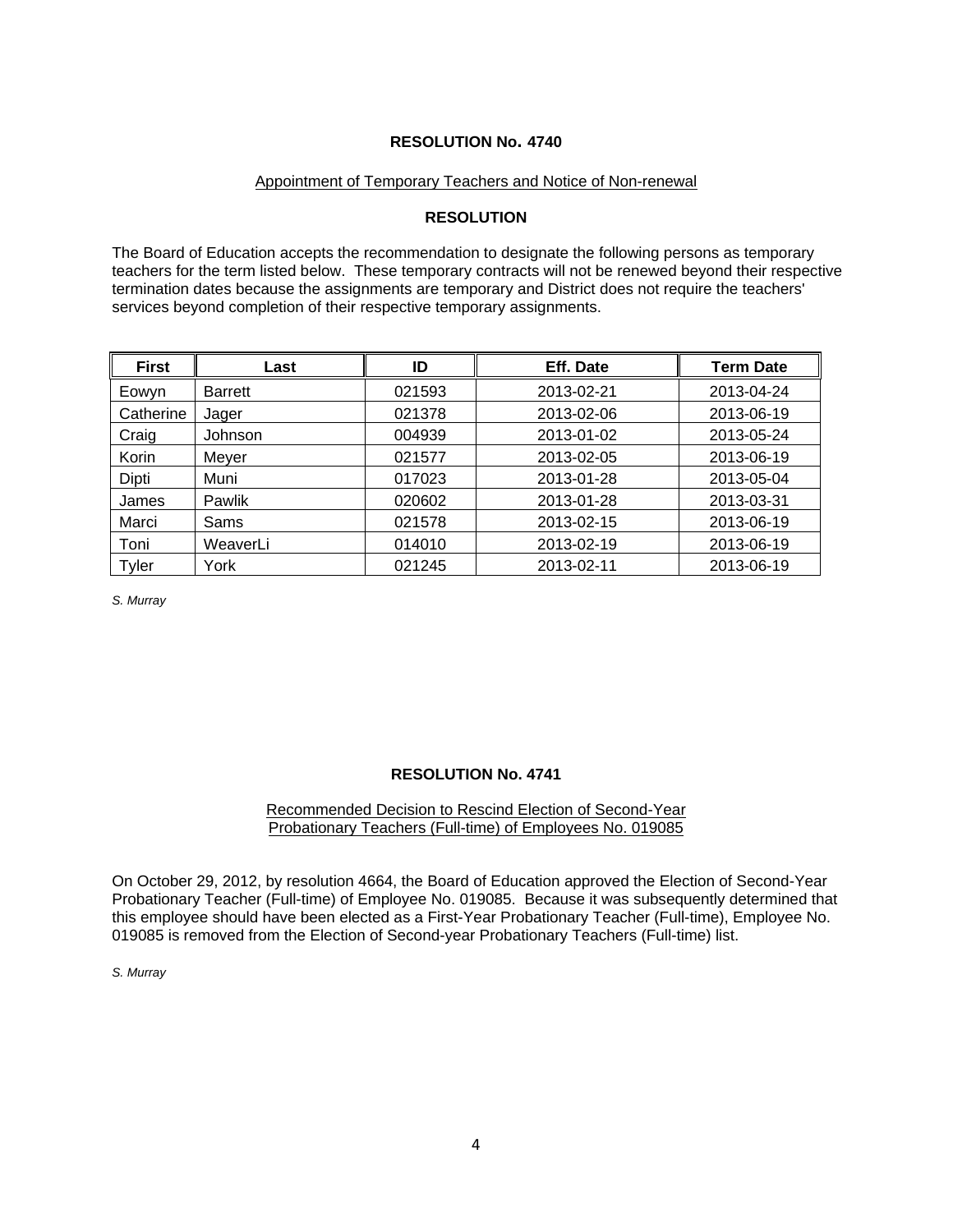### Purchases, Bids, Contracts

The Superintendent RECOMMENDS adoption of the following item:

Number 4742